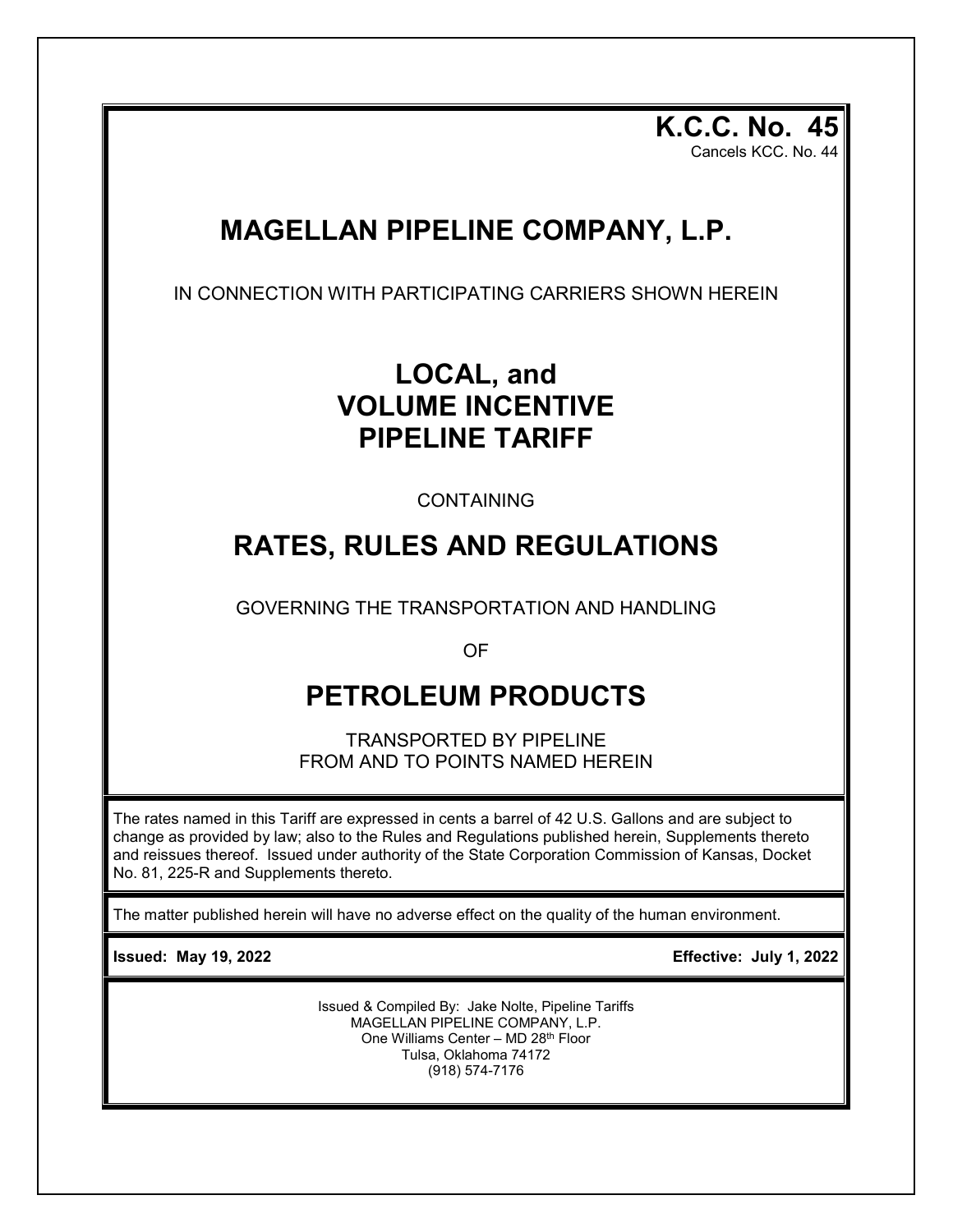### **FORMAT OF TARIFF**

 For information only. The application of this tariff is governed by the rules, regulations, terms, and conditions set forth elsewhere herein and not by this "Format".

 This tariff is divided into four basic parts. The first of these consists of preliminary matter including an alphabetical table of contents.

 The second basic part of the tariff is **SECTION NO. 1, GENERAL RULES AND REGULATIONS**, which contains all generally applicable rules and regulations. Section No. 1 is further subdivided as follows:

#### **Tariff Reissue and Supplementation**

This subsection explains methods of supplementing, canceling, or reissuing tariff matter. It is exceedingly important that all effective supplements to this tariff be referred to for correct interpretation of the tariff.

#### **Commodity Description and Measurement**

This subsection describes commodities to be transported together with methods of measurement defined.

#### **Preshipment Requirements and Procedures**

This subsection sets forth requirements and procedures of which knowledge is essential prior to tendering Petroleum Products for shipment.

#### **Transportation Services and Related Requirements**

This subsection describes the line haul services provided by the Carriers.

#### **Terminaling Services and Related Requirements**

This subsection describes the various terminal services which the Carriers perform and the charges therefore, if any.

#### **Special and Ancillary Services and Related Requirements**

This subsection describes all special or ancillary services offered by the Carriers and the charges therefore, if any.

#### **Liability and Claim Settlement**

The final subsection of Section No. 1 contains items which set forth Carriers' limits of liability and time requirements for filing claims and suits to satisfy legal requirements.

 The third basic part of the tariff is **SECTION NO. 2, LOCAL AND VOLUME INCENTIVE RATES**, which catalogs all rates from applicable Origins to all applicable Destinations.

 Particular note should be made of the application of the rate items for differing Petroleum Products as outlined by various reference marks.

Section No. 2 also contains the Rates, Rules and Regulations, which apply to the Volume Incentive Programs.

 The last basic section of the tariff is **SECTION NO. 3**, which contains an explanation of abbreviations and reference marks found throughout the tariff.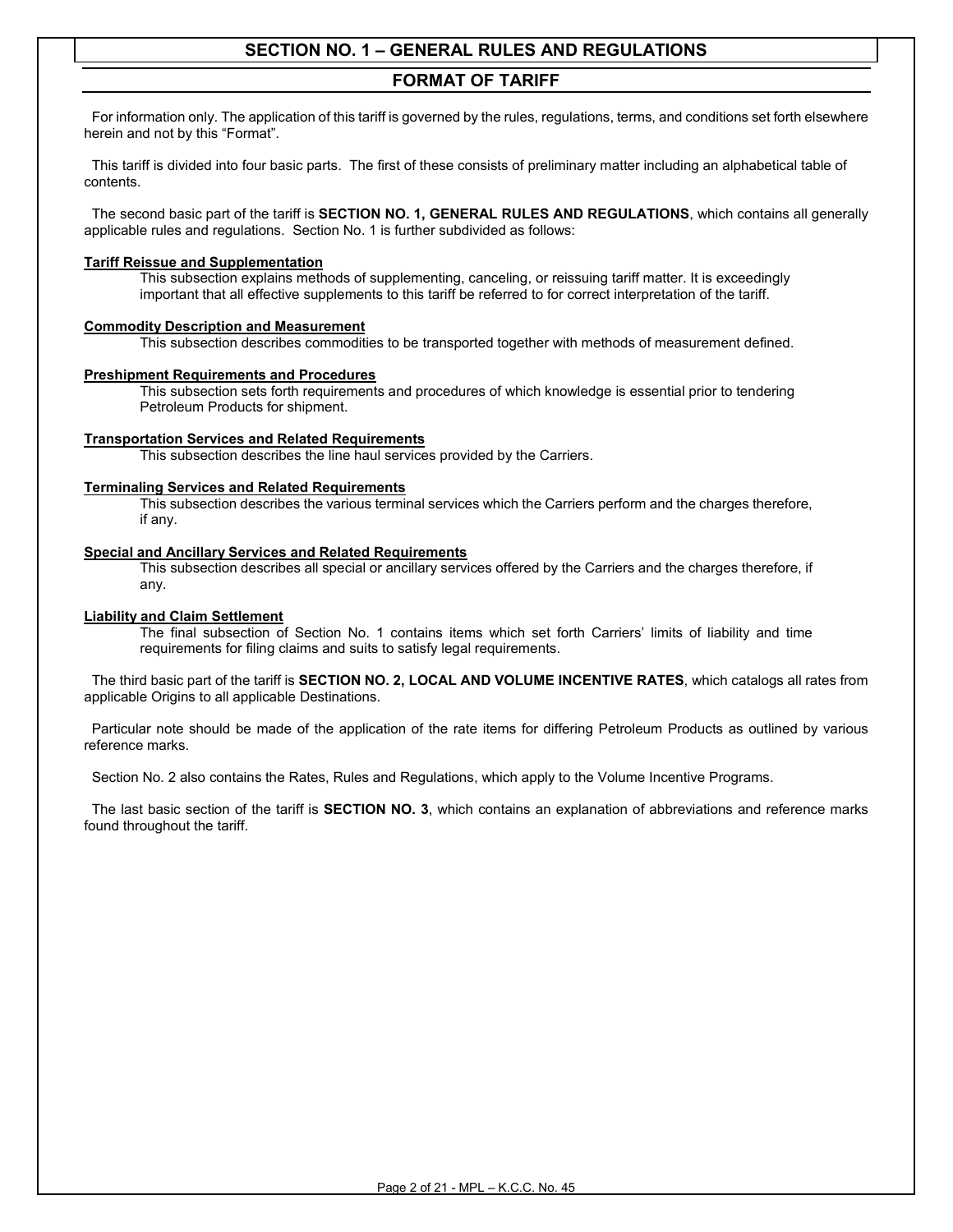| <b>TABLE OF CONTENTS</b>                            |                 |                |  |
|-----------------------------------------------------|-----------------|----------------|--|
| <b>SUBJECT</b>                                      | <b>ITEM NO.</b> | PAGE NO.       |  |
| Abbreviations, Explanation of                       | --              | 21             |  |
| Acceptance Free from Liens and Charges              | 55              | $\overline{7}$ |  |
| Application of Rates From or To Intermediate Points | 105             | 10             |  |
| Application of Tariff, General                      |                 | 5              |  |
| Charges for Spill Compensation Acts and Regulations | 150             | 12             |  |
| Claims: Time for Filing                             | 175             | 13             |  |
| Commodity                                           | 30              | 6              |  |
| <b>Communication Facilities</b>                     | 155             | 12             |  |
| <b>Corrosion Inhibitors</b>                         | 60              | $\overline{7}$ |  |
| <b>Definitions</b>                                  |                 | 5              |  |
| Delivery to Destination                             | 125             | 11             |  |
| Demurrage Charges                                   | 135             | 11             |  |
| Diesel Fuel Minimum Shipment (Note 1)               | 115             | 11             |  |
| Duty of Carrier                                     | 165             | 12             |  |
| Facilities Required at Origin and Destination       | 65              | 8              |  |
| <b>Filtration and Special Testing Service</b>       | 140             | 11             |  |
| Format of Tariff                                    |                 | $\overline{2}$ |  |
| <b>High RVP Unleaded Gasoline</b>                   | 147             | 12             |  |
| Identity of Shipment                                | 110             | 11             |  |
| Liability of Carrier                                | 170             | 13             |  |
| <b>Local Rates Section</b>                          | 200             | 14             |  |
| Method of Canceling Items                           | 1               | $\,6\,$        |  |
| Method of Denoting Reissued Matter in Supplements   | 5               | $6\phantom{1}$ |  |
| Minimum Consignment                                 | 95              | 10             |  |
| Minimum Delivery From Carrier's Terminal Facilities | 130             | 11             |  |
| Minimum Shipment                                    | 90              | 10             |  |
| MPL Company Terminaling Services                    | 120             | 11             |  |
| Payment of Transportation and Other Charges         | 70              | 8              |  |
| Petroleum Products Defined                          | 15              | $6\phantom{1}$ |  |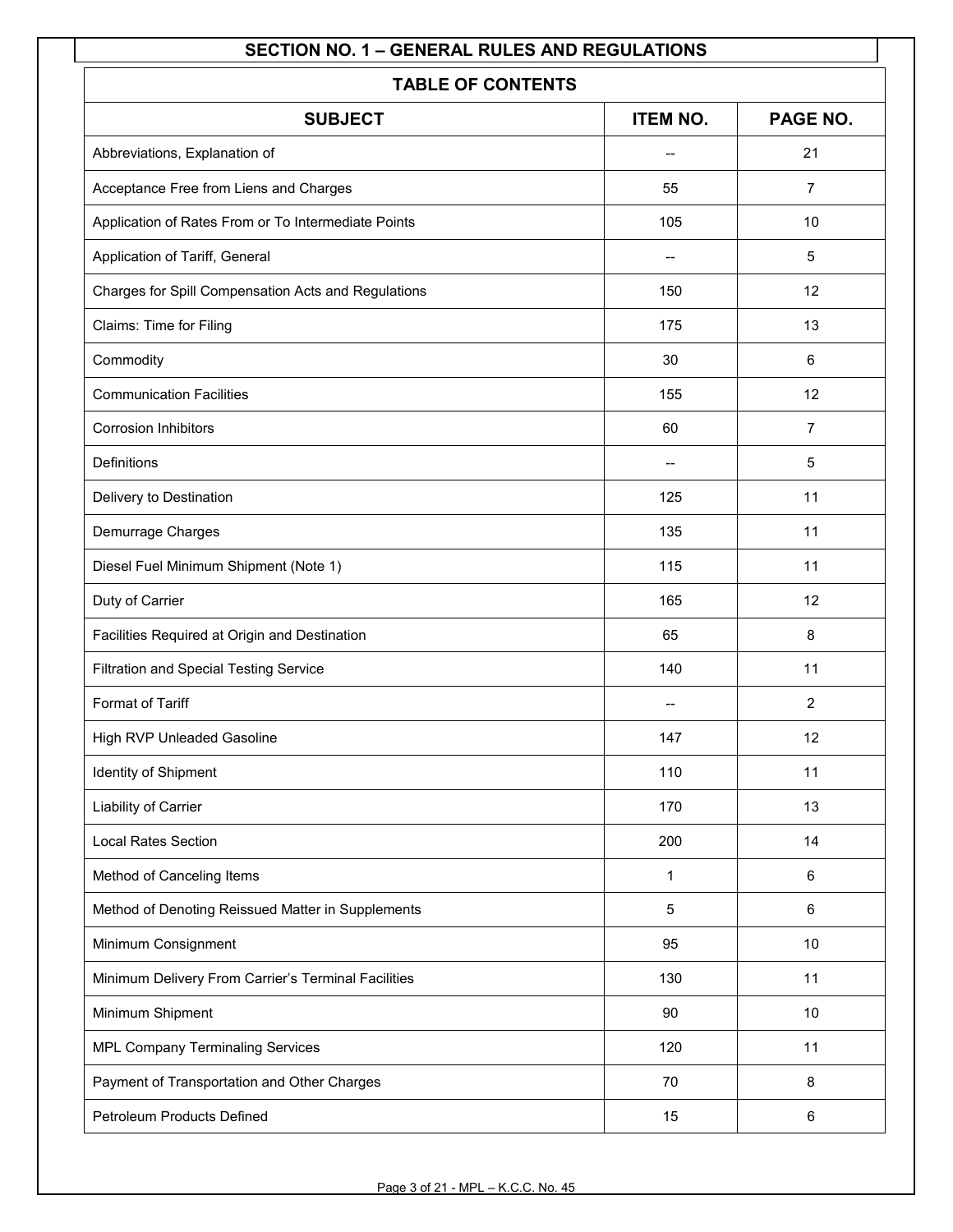| <b>TABLE OF CONTENTS (continued)</b>                      |         |                |  |  |  |
|-----------------------------------------------------------|---------|----------------|--|--|--|
| <b>ITEM NO.</b><br>PAGE NO.<br><b>SUBJECT</b>             |         |                |  |  |  |
| Pipeage Contracts Required                                | 85      | 9              |  |  |  |
| <b>Products Acceptance Specifications</b>                 | 20      | 6              |  |  |  |
| Proration of Pipeline Capacity                            | 45      | $\overline{7}$ |  |  |  |
| Reconsignment                                             | 100     | 10             |  |  |  |
| Reference to Items, Notes, Rules, etc.                    | 10      | 6              |  |  |  |
| Reference Marks, Explanation of                           |         | 21             |  |  |  |
| Scheduling of Shipments                                   | 40      | $\overline{7}$ |  |  |  |
| <b>Special Handling Services</b>                          | 145     | 11             |  |  |  |
| <b>Tax Registration</b>                                   | 75      | 9              |  |  |  |
| Temporary Incentive Program and Temporary Incentive Rates | 255-256 | 15             |  |  |  |
| Ten-Year Incentive Program and Incentive Rates            | 265-266 | $16 - 18$      |  |  |  |
| Ten-Year Tiered Incentive Program and Incentive Rates     | 290-292 | 19-21          |  |  |  |
| <b>Testing and Measuring</b>                              | 35      | $\overline{7}$ |  |  |  |
| <b>Transmix Handling</b>                                  | 22      | 6              |  |  |  |
| <b>Volume Corrections and Tender Deductions</b>           | 25      | 6              |  |  |  |
| Withdrawals From Carrier's Terminal Facilities            | 80      | 9              |  |  |  |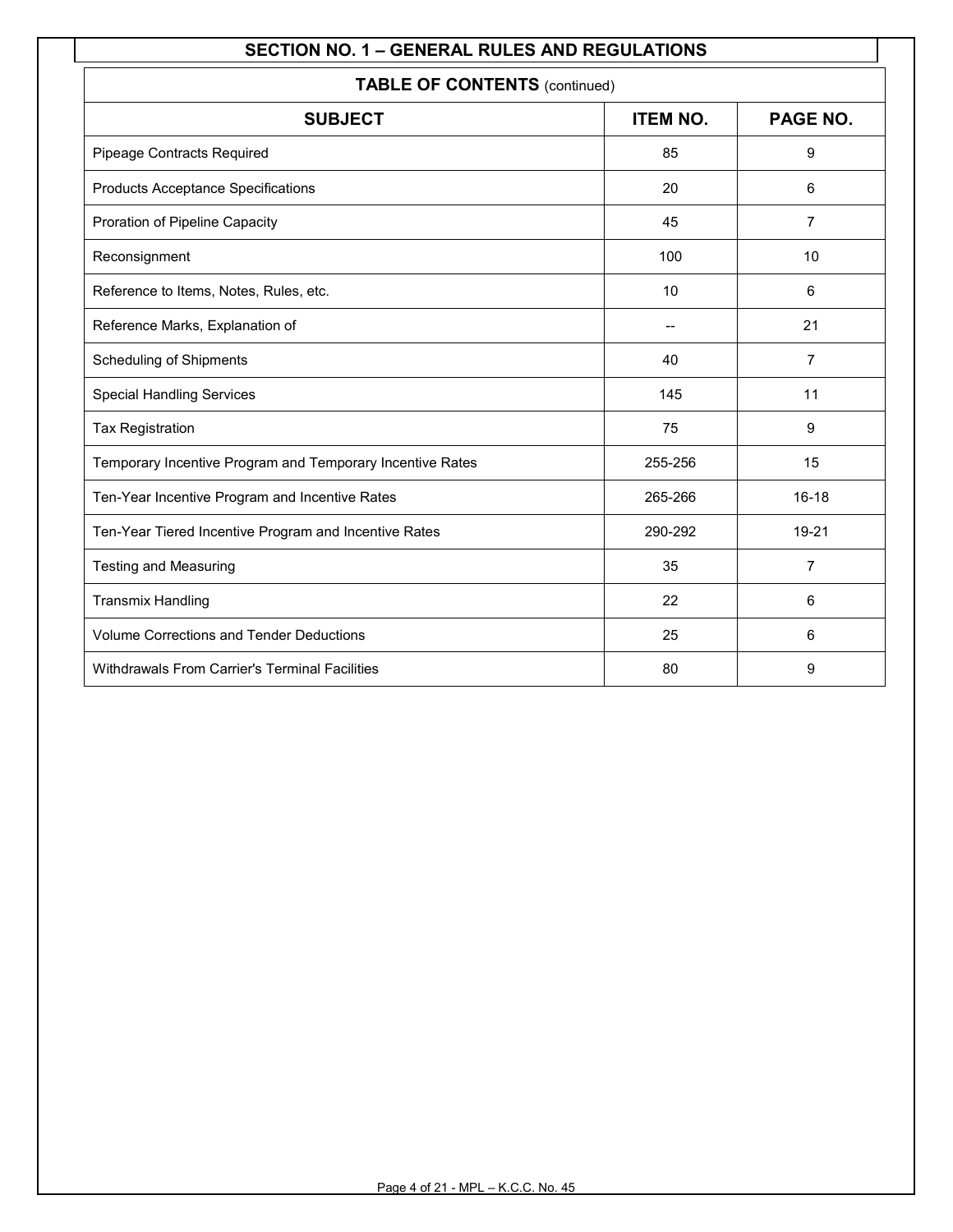#### **GENERAL APPLICATION OF TARIFF**

Petroleum Products will be transported, terminaled and/or handled through Carrier's facilities only as provided for in these rules and regulations.

#### **DEFINITIONS**

**"ATLAS"** means Automated Transportation Logistics Activity System. ATLAS is a computerized information system to which all Shippers have access upon request. ATLAS enables Shippers to nominate and release product and to monitor and coordinate the movement of Petroleum Products while on Carrier's system.

**"Barrel**" as used herein shall consist of forty-two (42) United States gallons at sixty (60) degrees Fahrenheit.

**"Carrier**" means and refers to Magellan Pipeline Company, L.P.

**"Consignee"** means and refers to the party having ownership of product transferred to them.

**"Consignor"** means the party, which tendered Petroleum Products to Carrier.

**"Destination**" means the facility at which Carrier delivers Petroleum Products out of Carrier's pipeline.

**"Inventory Owner**" means and refers to the party, either Shipper or Consignee, holding title to product(s) in Carrier's facilities.

**"Minimum Allocation**" means the minimum level of Open Stock Petroleum Product inventory required in order for an Inventory Owner to maintain active withdrawal privileges at Carrier's terminal facilities.

**"Open Stock Petroleum Product**" means the commodity grades of Petroleum Products, as defined by Item 15 that the Carrier transports under Open Stock Status.

**"Open Stock Status"** means that a Shipper may withdraw at a Carrier Destination the same quantity of the Petroleum Product which Carrier is receiving at a Carrier Origin from Shipper on the same day if both Shipper's and Carrier's inventories are sufficient as stated in Item 80.

**"Origin"** means the facility of Carrier at which Carrier receives Petroleum Products into Carrier's pipeline.

**"Origin Release"** means the written commitment of a Consignor to schedule a batch of Petroleum Products into Carrier's facilities.

**"Petroleum Products**" means the commodities more specifically defined in Item 15 and meeting the specifications referenced in Item 20.

**"Shipment Request"** represents a commitment by an established Shipper to receive Petroleum Product from an Origin point into the Carrier's system.

**"Shipper"** means the party who contracts with the Carrier for transportation and/or terminaling of Petroleum Products pursuant to the terms of this tariff.

**"Tender"** means an offer by a Shipper to a Carrier of a stated quantity of Petroleum Products from a specified Origin or Origins to a specified Destination or Destinations pursuant to the terms of this tariff.

"**Transit Time**" means the time a shipment would take to move from Origin to Destination.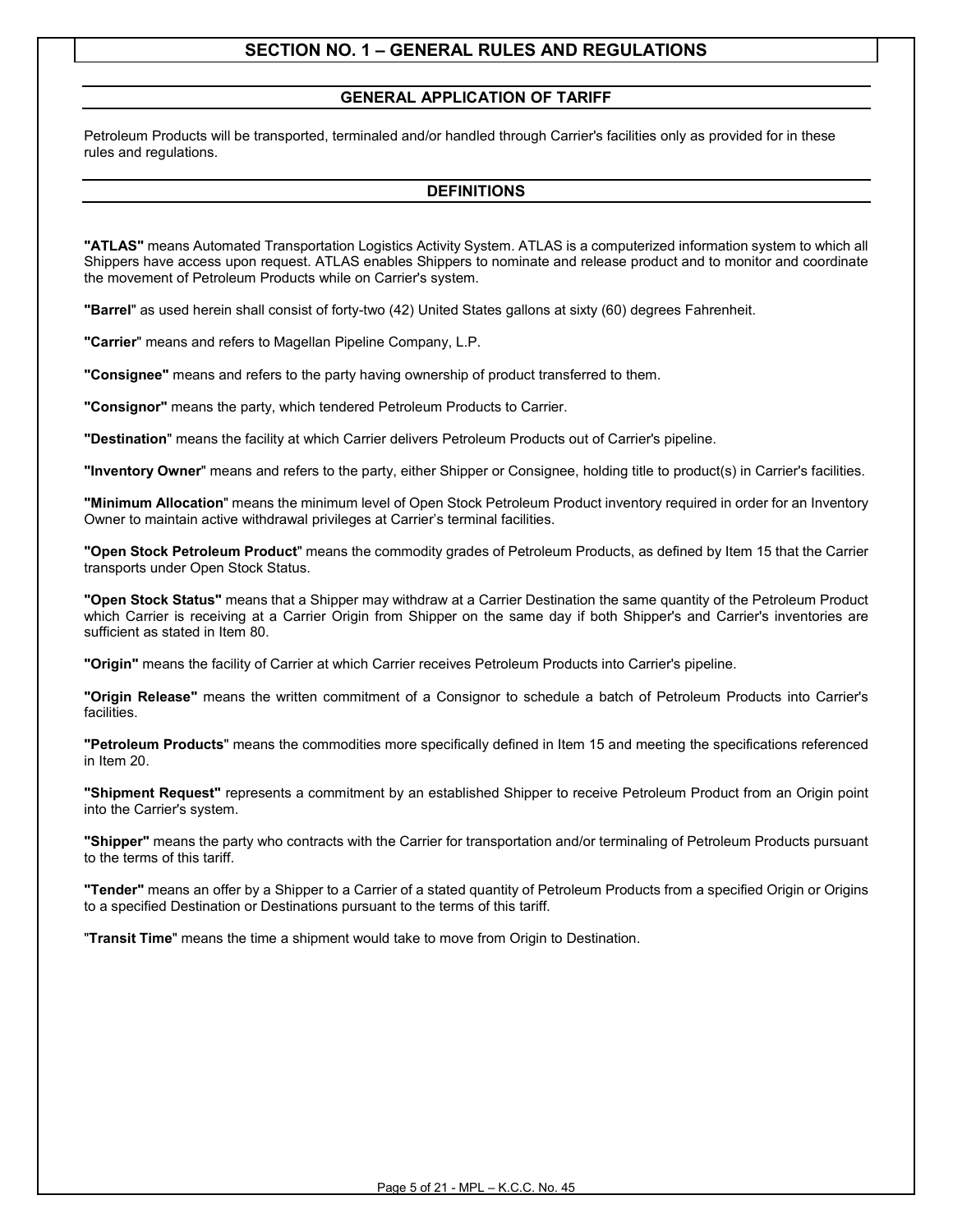#### **TARIFF REISSUE AND SUPPLEMENTATION**

#### **ITEM 1 - METHOD OF CANCELING ITEMS**

As this tariff is supplemented, numbered items with letter suffixes cancel corresponding numbered items in the original tariff or in a supplement. Letter suffixes will be used in alphabetical sequence starting with A.

EXAMPLE - Item 60-A cancels Item 60; and Item 90-B cancels 90-A in a prior supplement, which, in turn, canceled Item 90.

#### **ITEM 5 - METHOD OF DENOTING REISSUED MATTER IN SUPPLEMENTS**

Matter brought forward without change from one supplement to another will be designated as "Reissued" by a reference mark in the form of a square enclosing a number, the number being that of the supplement in which the reissued matter first appeared in its currently effective form. To determine the supplement's original effective date, refer to the explanation of reference marks on the last page of the supplement. For further details, consult the supplement in which the reissued matter first became effective.

#### **ITEM 10 - REFERENCE TO ITEMS, NOTES, RULES, ETC.**

When reference is made in this tariff, and supplements hereof, to items, notes, rules, etc., such references are continuous and include supplements to and successive reissues of such items, notes, rules, etc.

#### **COMMODITY DESCRIPTION AND MEASUREMENT**

#### **ITEM 15 - PETROLEUM PRODUCTS DEFINED**

Where the term "**Petroleum Products**" is used herein, the same refers to:

Diesel Fuel Distillates and Det Fuels – Commercial<br>Unleaded Gasolines (Julie 1980) Gasoline Feedstock Unleaded Gasolines

#### **ITEM 20 - PRODUCTS ACCEPTANCE SPECIFICATIONS**

Petroleum Products shall be accepted for transportation only when such Petroleum Products meet all required specifications as uniformly established by Carrier. All of the required specifications for Petroleum Products shall be issued from time to time in the manner and to the extent appropriate to facilitate the efficient and economical use and operation of the Carrier's facilities and to reasonably accommodate Shipper's needs for transportation.

#### **ITEM 22- TRANSMIX HANDLING**

Transmix accumulated in Carrier's system for movements to Great Bend, KS, Scott City, KS and Denver, CO will be allocated to all Shippers based on the proportion to each Shipper's barrels delivered at Great Bend, KS, Scott City, KS and Denver, CO in a calendar month. Carrier shall dispose of the Transmix for Shippers and provide each Shipper's net proceeds from the disposition of the Transmix.

#### **ITEM 25- VOLUME CORRECTIONS AND TENDER DEDUCTIONS**

**SECTION A.** In measuring the quantity of Petroleum Products received and delivered, correction shall be made from volume at actual or observed temperature to volume at sixty (60) degrees Fahrenheit.

**SECTION B.** A tender deduction of one-twentieth (1/20) of one (1) percent by volume will be made on the quantity of Petroleum Products accepted for transportation. Carrier will only be accountable for delivery of that quantity of Petroleum Products accepted for transportation after the tender deduction.

**SECTION C.** Product downgrades associated with handling multiple grades of distillate products that have varied sulfur levels will be allocated to shippers.

#### **PRESHIPMENT REQUIREMENTS AND PROCEDURES**

#### **ITEM 30 - COMMODITY**

Carrier is engaged exclusively in the transportation of Petroleum Products specified and described in Item 15 and therefore will not accept any other commodities for transportation. No petroleum products will be received for transportation except good merchantable petroleum products of substantially the same kind and quality as that being currently transported through the same facilities for other Shippers. Consignor and Shipper warrant to Carrier that any petroleum products tendered to Carrier conform with the specifications for such products and are merchantable. Petroleum products of substantially different grade or quality will be transported only in such quantities and upon such terms and conditions as Carrier and Shipper may agree.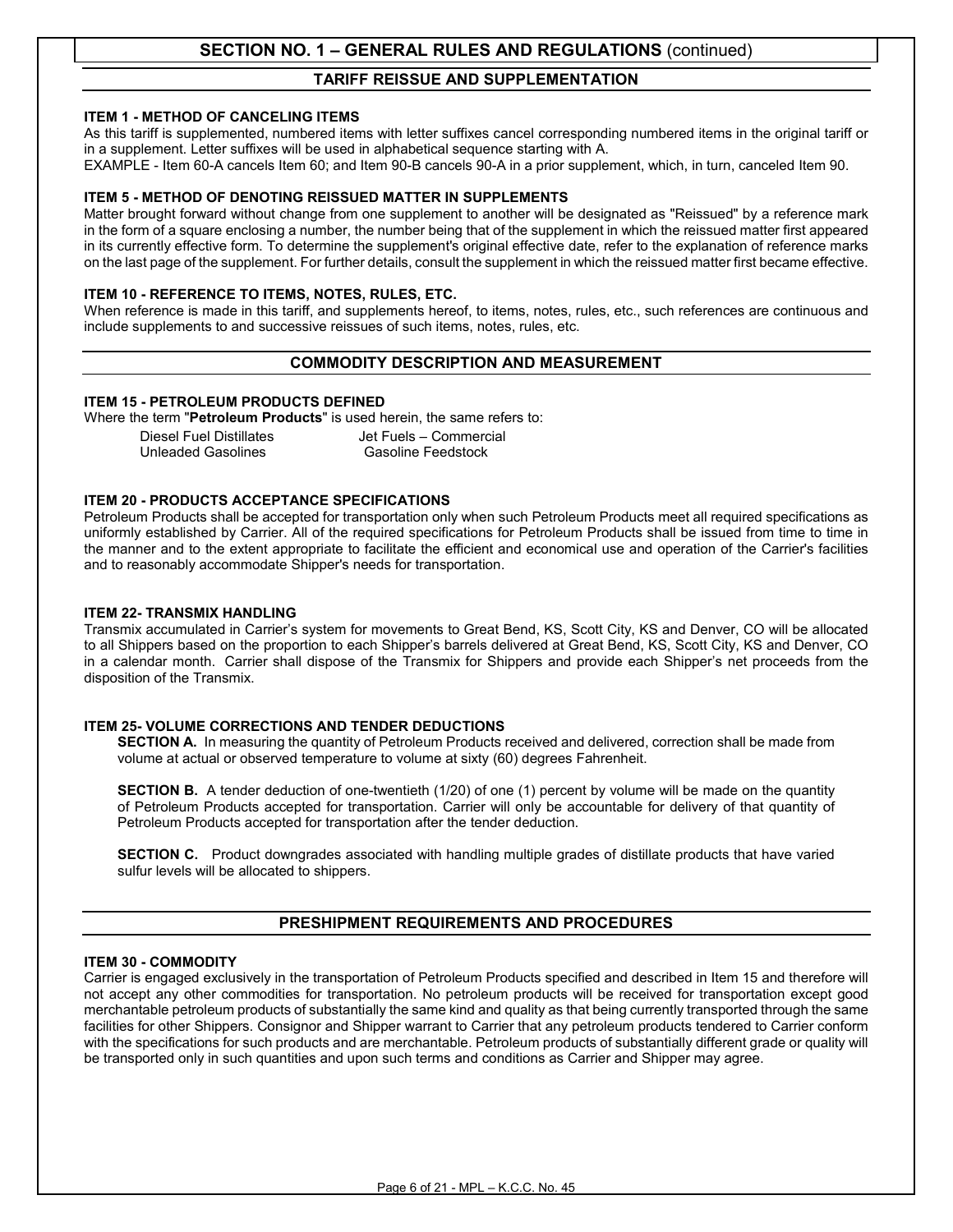#### **PRESHIPMENT REQUIREMENTS AND PROCEDURES** (continued)

#### **ITEM 35 - TESTING AND MEASURING**

Petroleum products shall be accepted for transportation only when such products meet all required specifications as uniformly established by Carrier found at the public website [www.magellanlp.com/WhatWeDo/ProductSpecs.aspx](http://www.magellanlp.com/WhatWeDo/ProductSpecs.aspx) or upon request. Demonstration of conformance with the product specifications shall be made through the submission of a Certificate of Analysis that accurately represents the product characteristics. Accuracy of the Certificate of Analysis is the sole responsibility of the party who establishes the Origin Release. Costs associated with handling, distribution, and disposal of products that enter the system that do not meet the product specifications shall be borne entirely by the party who establishes the Origin Release.

#### **ITEM 40 - SCHEDULING OF SHIPMENTS**

Petroleum Products shall be accepted for transportation at such time as Petroleum Products of the same specifications are currently being transported from point of Origin to a Destination or Destinations in accordance with schedules of shipments and consignments to be issued from time to time to each Consignor by the Carrier. Such schedules may be modified from time to time in the manner and to the extent reasonably desirable to facilitate the efficient and economical use and operation of the Carrier's facilities and to reasonably accommodate Consignor's needs for transportation. Shippers can distribute shipments to MPL Destinations by designating specific locations or by selecting automatic shipment distribution. Automatic shipment distribution is the distribution of Shippers' volumes on a system-wide basis to even out the day's supply based on historical weighted average loadings to all valid locations where the Shipper conducts business. Shippers may specify Destinations by Origin and Grade for automatic shipment distribution. Shippers may elect to utilize Carrier's "ATLAS" system to schedule shipments. Origin Releases and Shipment Requests should be completed fourteen (14) days before the scheduled entry date of product into Carrier's facilities. If an Origin Release or Shipment Request is not timely submitted, Carrier will handle in a manner to facilitate the efficient, economic use and operation of the Carrier's facilities and to reasonably accommodate Consignor's needs for transportation of product. MPL will provide a pump date for a completed nomination a minimum of seven (7) days prior to the release date.

#### **ITEM 45 - PRORATION OF PIPELINE CAPACITY**

When the total volume of the various commodities offered for shipment on Carrier's facilities, in accordance with the procedures for scheduling of shipments, is greater than can be transported within the period covered by such schedules, then commodities offered by each Shipper, including any new Shipper, for transportation will be transported in such quantities and at such times, to the limit of Carrier's normal operating capacity, so as to avoid unjust discrimination or undue preference among Shippers and to fulfill requirements of governmental agencies.

System-wide pipeline operating capacity, as determined by Carrier, will be allocated based on Inventory Owner's historical loadings at Carrier's facilities. An Inventory Owner's maximum inventory balance will be controlled using an allocation method, which will be based on the moving average of the Inventory Owner's daily rack deliveries for each Petroleum Product covering thirty (30) days.

A new Shipper [i.e., a Shipper without a loading history over the preceding twelve (12) months] shall be allocated capacity sufficient to permit a minimum shipment as defined in Item 90. All subsequent allocations of capacity shall be based on the loading history developed by the Shipper after Transit Time has elapsed in accordance with the inventory controls provisions of Item 80.

#### **ITEM 55 - ACCEPTANCE FREE FROM LIENS AND CHARGES**

The Carrier shall have the right to reject any Petroleum Products when tendered for shipment which may be involved in litigation, the title of which may be in dispute, or which may be encumbered by lien or charge of any kind. Further, Carrier will require of the Consignor proof of his perfect and unencumbered title or a satisfactory indemnity bond.

#### **ITEM 60 - CORROSION INHIBITORS**

Consignor may be required to inject oil-soluble corrosion inhibitor, approved by Carrier, in the Petroleum Products to be transported.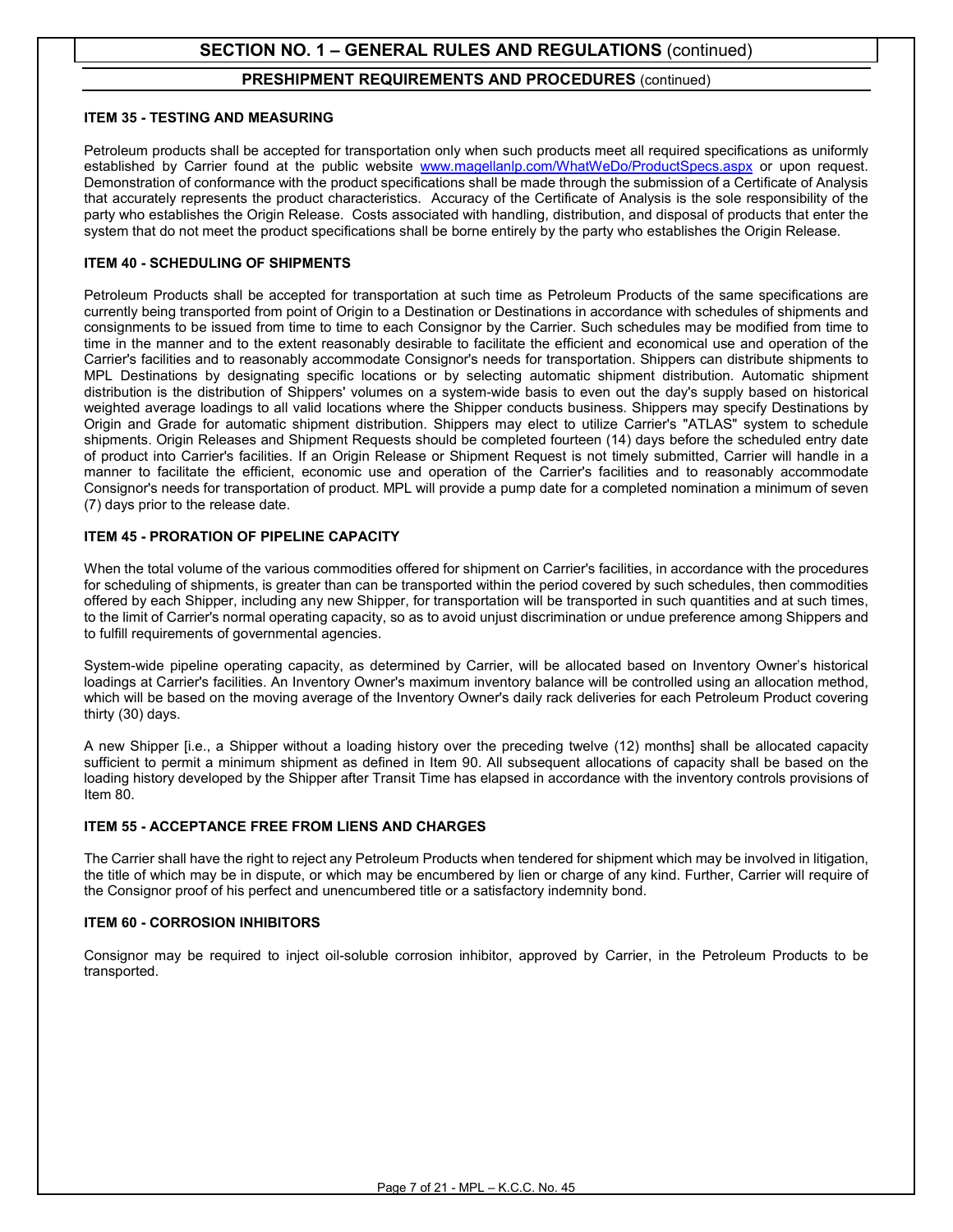#### **PRESHIPMENT REQUIREMENTS AND PROCEDURES** (continued)

#### **ITEM 65 - FACILITIES REQUIRED AT ORIGIN AND DESTINATION**

**SECTION A**. The Carrier will not provide storage facilities at points of Origin or storage or loading facilities at Destinations designated with a ‡. Petroleum Products will be accepted for transportation only when Consignor has provided equipment and facilities satisfactory to the Carrier and when Consignor or Consignee has ascertained from the Carrier or has furnished evidence satisfactory to the Carrier that there are adequate facilities at Destination which are available for receipt of the shipment as it arrives without delay.

**SECTION B.** In the event Consignor or Consignee fails to provide adequate facilities at the Destination for receipt as provided in Section A hereof, Carrier shall have the right, on 24 hour notice, to divert or reconsign, subject to the rates, rules and regulations applicable from point of Origin to actual final Destination, or make whatever arrangements for disposition as are deemed appropriate to clear the Carrier's facilities, including the right of private sale for the best price reasonably obtainable. The Carrier may be a purchaser at such sale. Out of the proceeds of said sale, the Carrier shall pay itself all transportation and other applicable lawful charges and necessary expenses of the sale, and the expense of caring for and maintaining the Petroleum Products until disposed of; and the balance shall be held for whomsoever may be lawfully entitled thereto.

#### **ITEM 70 - PAYMENT OF TRANSPORTATION AND OTHER CHARGES**

The transportation and all other applicable lawful charges, except demurrage charges, accruing on Petroleum Products accepted for transportation shall be paid before release of Petroleum Products from the custody of Carrier. If required by Carrier, Shipper shall either prepay all such charges or furnish guaranty of payment satisfactory to Carrier. Petroleum Products accepted for transportation shall be subject to a carrier's lien, as provided by Article 7 of 12A Okla. Stat. (as such article may be amended from time to time), for all applicable, lawful charges.

If such charges are not paid by the due date stated on the invoice, the balance due on the entire past due balance (including principal and accumulated but unpaid finance charges) shall bear interest from that due date until paid in full at the rate equal to the lesser of one hundred twenty-five percent (125%) of the prime rate of interest charged by Citibank N.A., New York, New York as of the due date or the maximum finance charge rate allowed by law.

In addition to all other liens, statutory or otherwise, to which Carrier is entitled and unless the following grant is expressly prohibited by the terms of one or more security agreements or credit agreements creating prior, perfected security interests in the hereinafter-defined Collateral, Shipper hereby grants to Carrier a first priority, continuous and continuing security interest in all of the following, whether now or hereafter existing or acquired, as collateral for the prompt and complete payment and performance of Shipper's Obligations (as defined below): (a) All Petroleum Products accepted by Carrier for transportation, terminaling, storage, or otherwise; (b) all other property of Shipper now in the possession of and at any time and from time to time hereafter delivered to Carrier or its agents; (c) all of Shipper's pre-payments, deposits, balances, and credits with, and any of its claims against, Carrier, at any time existing; and (d) all products and proceeds of any of the foregoing property in any form. The property described or referred to in subsections (a) through (c) above is collectively referred to as the "Collateral." This grant secures the following (collectively the "Obligations"): (a) all antecedent, current and future transportation, storage, terminaling, special, ancillary and other lawful charges arising under or related to this tariff or the contracts entered into in connection with this tariff; (b) the repayment of any amounts that Carrier may advance or spend for the maintenance, storage or preservation of the Collateral; (c) all amounts owed under any modifications, renewals or extensions of any of the foregoing obligations; and (d) all other amounts now or in the future owed by Shipper to Carrier, whether or not of the same kind or class as the other obligations owed by Shipper to Carrier. Shipper authorizes Carrier to file such financing statements or other documents necessary to perfect and maintain the security interest herein granted.

Upon a default by the Shipper under this tariff or the contracts entered into in connection with this tariff, Carrier may, without further notice, setoff (including by set off, offset, recoupment, combination of accounts, deduction, retention, counterclaim, or withholding across or within each or all of such tariff and contracts, collectively "Setoff") (a) any amounts owed by Carrier to the Shipper under any other agreements, instruments or undertakings between the Shipper and Carrier against (b) any amounts owed by the Shipper to Carrier under any other agreements, instruments or undertakings between the Shipper and Carrier. Carrier shall give the Shipper notice of any Setoff pursuant to this paragraph, as soon as practicable thereafter, provided that failure to give such notice shall not affect the validity of the Setoff.

This item shall be construed in accordance with and governed by the laws of the State of Oklahoma (including without limitation the Uniform Commercial Code, 12A Okla. Stat. § 1-101 et seq., as it may be amended from time to time), without regard to any choice of law rules which may direct the application of the laws of any other jurisdiction.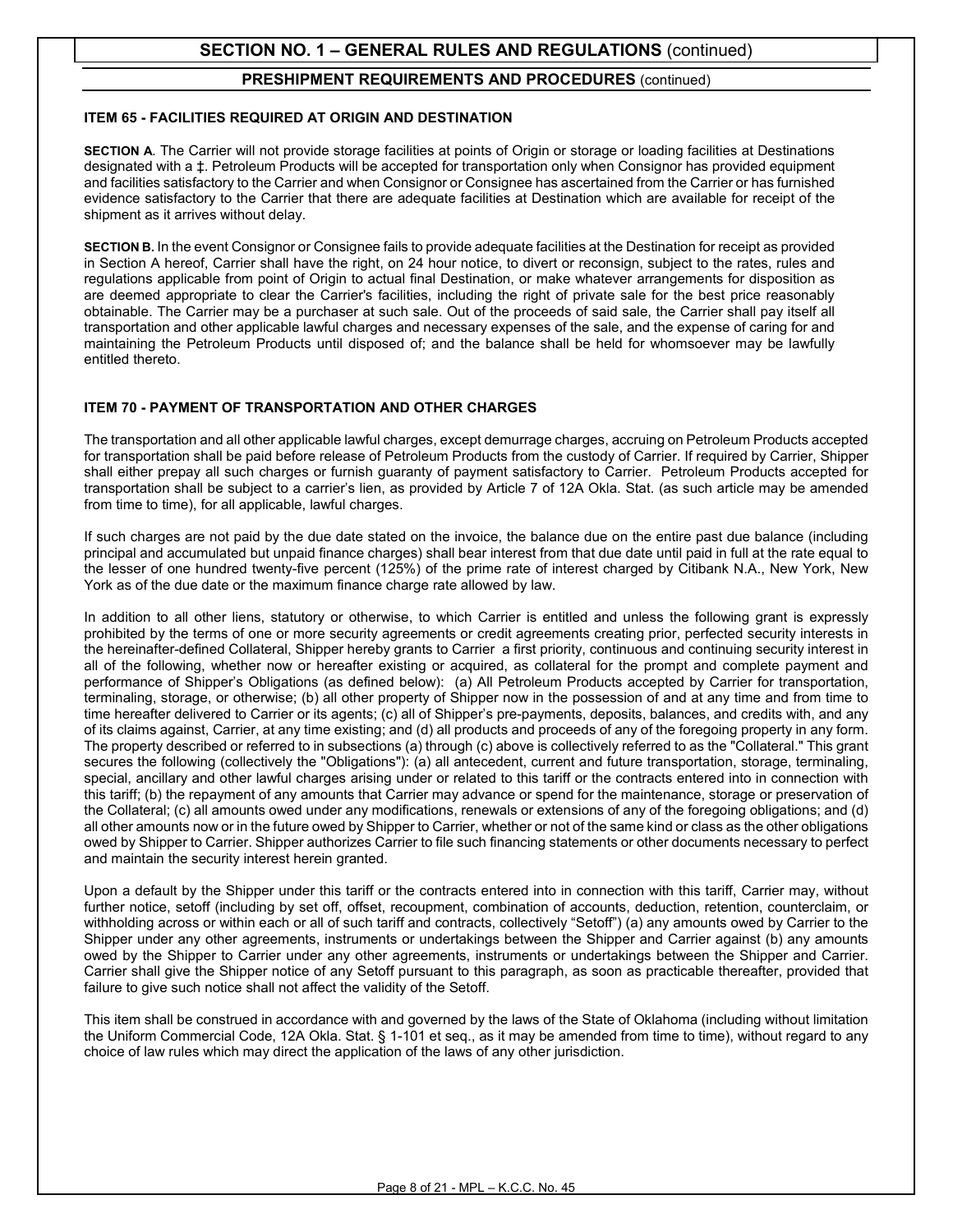#### **PRESHIPMENT REQUIREMENTS AND PROCEDURES** (continued)

#### **ITEM 75 - TAX REGISTRATION**

Consignors and Consignees shall be required to provide proof of registration with or tax exemption from the appropriate Federal and/or State tax authorities related to the collection and payment of fuels excise tax or other similar taxes, levies, or assessments. Failure of the Consignor and Consignee to do so shall not relieve the Consignor or Consignee from the obligation to pay any such tax, levy, or assessment. Any tax, levy, assessment, or other charge imposed by such authority against Carrier as the result of such failure shall be collected by Carrier under the provisions of Item 70.

#### **ITEM 80 - WITHDRAWALS FROM CARRIER'S TERMINAL FACILITIES**

If a Consignor ships and consigns to Destinations where the Carrier provides terminal facilities in accordance with the schedules of shipments furnished by the Carrier, Carrier may permit the Consignee to withdraw such consignments from Carrier's terminal beginning at any time after the acceptance of the shipment for transportation. In order for the Inventory Owner to immediately withdraw its inventory of Open Stock Petroleum Products, the Inventory Owner must maintain a minimum inventory balance, herein referred to as a Minimum Allocation. An Inventory Owner's Minimum Allocation is calculated by applying the Inventory Owner's percentage of overall demand from all Carrier's terminals for a specific Open Stock Petroleum Product against Carrier's system inventory required to maintain Open Stock Status for such Open Stock Petroleum Product. In no event will the calculation of an individual Inventory Owner's Minimum Allocation be less than the minimum inventory levels for each Open Stock Petroleum Product established by the Carrier for all Inventory Owners which are actively utilizing the Carrier's terminal facilities. Consignments in Carrier's system which fulfill an Inventory Owner's Minimum Allocation will be charged an initial transportation rate of **[I] 177.71** 163.47 cents per barrel. An Inventory Owner's Minimum Allocation requirement will be updated on the first (1st) day of every month based on the immediately preceding thirty (30) day period during which Open Stock Petroleum Product withdrawal privileges were in effect. Inventory Owners have until midnight of the seventh (7th) calendar day of every month to satisfy their Minimum Allocation obligation.

New Inventory Owners will be required to submit a loading forecast, which will be used to calculate an initial Minimum Allocation for each Open Stock Petroleum Product. A new Inventory Owner's withdrawals will be monitored during the first  $(1<sup>st</sup>)$  month and the associated Minimum Allocation may be adjusted by the Carrier, if necessary.

An Inventory Owner with an inventory balance less than its Minimum Allocation will be deemed inactive for a period of six (6) consecutive, full calendar months thereafter (the "Inactive Period") and will not without Carrier's express approval, be allowed to withdraw Open Stock Petroleum Product from Carrier's terminal facilities during the Inactive Period or afterward until the first (1st) day of the month following the month during which the Inventory Owner has provided sufficient inventory to meet its Minimum Allocation which was in effect immediately prior to the suspension of its withdrawal privileges. If an Inventory Owner thereafter fails or refuses to ship in accordance with the schedule of shipments furnished by the Carrier or fails to maintain its Minimum Allocation, Carrier may suspend, until further notice, Open Stock Status for such Inventory Owner.

Subject to Items 70 and 170, Minimum Allocation may be withdrawn from the system coincidental with the monthly adjustment to all Inventory Owners' Minimum Allocations after the seventh (7th) calendar day of the month following the month in which Carrier receives written notification of Inventory Owner's intent to discontinue shipments under this Item.

Withdrawals of Non-Open Stock Petroleum Products from Carrier's terminal facilities will be permitted after the shipment has sustained its associated Transit Time from the shipment's Origin to Destination. In addition, Carrier may require Inventory Owner to maintain minimum inventory on Non-Open Stock products.

Inventory Owners shall be permitted to withdraw Petroleum Products at Carrier's terminals only if positive inventory is maintained at that location, regardless of the Inventory Owner's system-wide status. If an Inventory Owner's balance at a location reaches zero, rack deliveries can be suspended until the Inventory Owner replenished its product inventory at the location.

In case of events or circumstances which prevent or threaten to prevent normal transportation and delivery of consignments to a Destination or Destinations, Open Stock Status may be suspended or controlled as to all Inventory Owners at such Destination or Destinations until further notice. When Open Stock Status has been suspended as to any Inventory Owner at a Destination or Destinations, further withdrawals may not be made from a consignment until its physical delivery into terminal facilities at such Destination.

#### **ITEM 85 - PIPEAGE CONTRACTS REQUIRED**

Separate pipeage contracts in accordance with this Tariff and these regulations covering further details may be required of a Shipper before any duty to transport shall arise.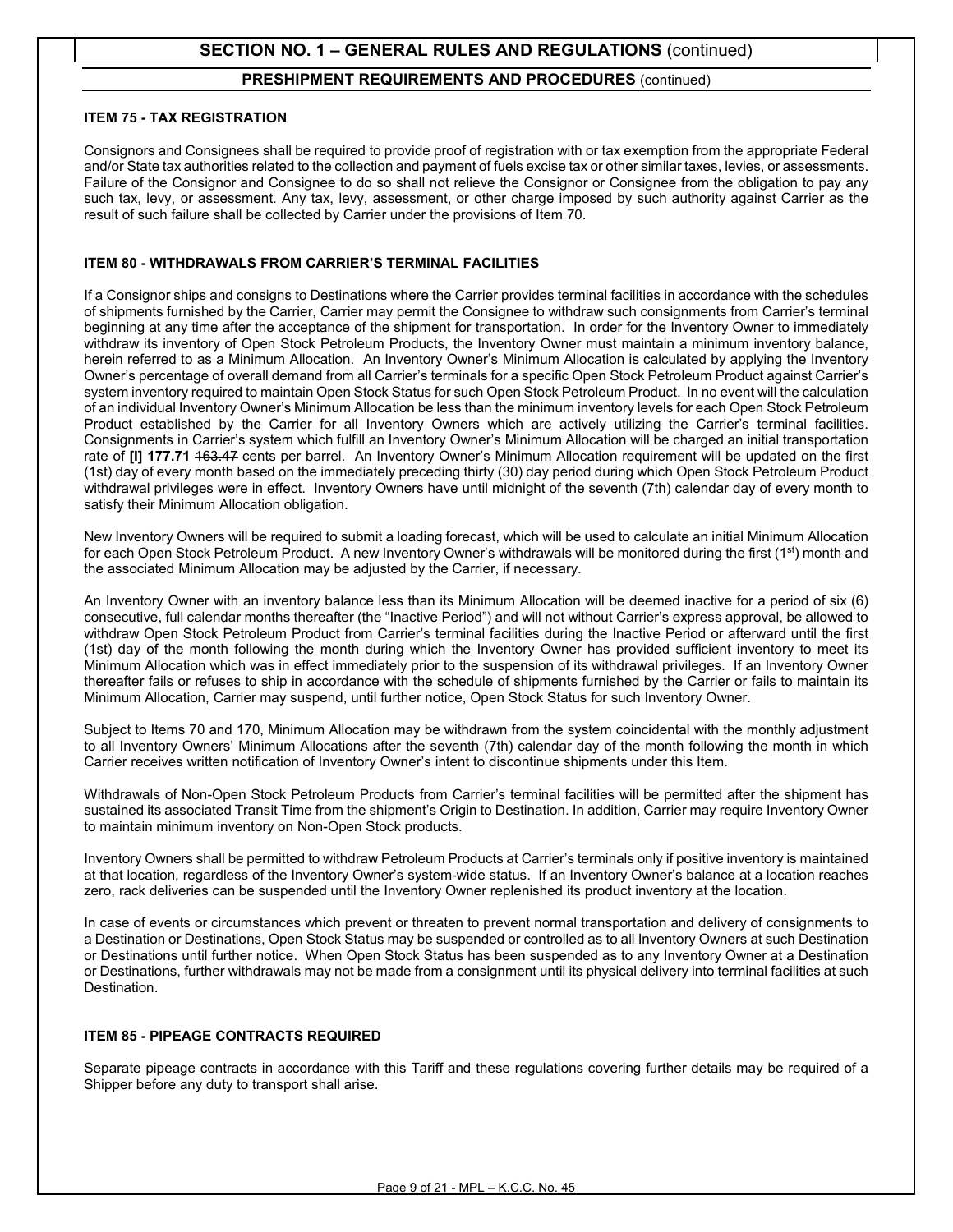#### **TRANSPORTATION SERVICES AND RELATED REQUIREMENTS**

#### **ITEM 90 - MINIMUM SHIPMENT (Note 1)**

**Section A**. A shipment of 25,000 Barrels or more of Petroleum Products of the same required specifications shall be accepted for transportation at one point of Origin from one Consignor.

**Section B**. A shipment of not less than 5,000 Barrels of Petroleum Products of the same specifications shall be accepted for transportation at one point of Origin from one Consignor subject to delay until Carrier has accumulated at receiving point 25,000 Barrels of the same specifications from the same or other Consignors.

**Section C**. A shipment of not less than 7,500 Barrels of the same specifications of Petroleum Products shall be accepted for transportation from one Consignor at any point of Origin.

#### **ITEM 95 - MINIMUM CONSIGNMENT (Note 1)**

**Section A**. A consignment of Petroleum Products of the same specifications may be made as provided in Section B herein to one Consignee at any Destination named in this tariff or any point directly intermediate thereto, or to any Destination on other pipe lines named in tariffs issued by or concurred in by MPL which are lawfully on file with the F.E.R.C. and/or State Commissions, subject to the rates, rules and regulations applicable from point of Origin to final Destination.

**Section B**.A consignment of Petroleum Products of the same specifications may be made as follows:

(1) Except as otherwise provided, a minimum of 12,500 Barrels of the same product may be consigned to a Destination.

(2) Any quantity of barrelage may be consigned to a Destination provided that the Carrier can consolidate such consignment with other barrelage so that the total barrelage is 12,500 or more Barrels of the same specifications consigned to the same Destination by the same or other Consignors.

(3) Any quantity of barrelage may be consigned to a Destination provided that the Carrier can consolidate such consignment with other barrelage so that the total barrelage is 5,000 or more Barrels of the same specifications consigned to the same Destination by the same or other Consignors and further provided that the Carrier can consolidate the 5,000 Barrels with 12,500 or more Barrels of the same specifications consigned by the same or other Consignors to a Destination on the same line situated beyond the Destination to which the 5,000 Barrels is destined.

#### **ITEM 100 – RECONSIGNMENT**

If no out-of-line or backhaul movement is required and if the current scheduled operations will permit, Consignor may reconsign, without charge, any shipment that is in Carrier's possession to Destinations, or any point directly intermediate thereto, or to Destinations on other pipelines named in tariffs issued by or concurred in by Carriers party to this tariff, lawfully on file with the F.E.R.C. and/or State Commissions, subject to the rates, rules and regulations applicable from point of Origin to actual final Destination. Reconsignments are not permitted from terminals not owned by Carrier.

If a Shipper elects to use automatic reconsignments to cover negative inventory positions, the locations from which the product will be reconsigned must be specified. A negative inventory position will be allowed to remain for three (3) working days. After three (3) days, volumes in the account of a Shipper having a negative inventory position will be reconsigned automatically from other locations on MPL to eliminate the negative inventory position.

Transit Time is applied on reconsignments of Open Stock Grades for Transit Time Shippers. Intransit inventory for the Open Stock Grades is automatically released for loading when the Transit Time from the Origin to the Destination has been met.

Backhaul reconsignments are allowed only for Open Stock Grades by Open Stock Shippers and/or for Specialty Grades by Open Stock Status Shippers to correct inventory imbalances or errors made by Shippers in entering consignments. A reconsignment is considered a backhaul when the Transit Time from the Origin of the inventory to the new location is less than the Transit Time from the Origin to the original location.

Reconsignment shall not prevent or change the running of time used in computing the demurrage charge, except that no demurrage charge shall accrue thereon from midnight of the day such consignment is removed from the tankage for transportation to the Destination to which reconsigned.

#### **ITEM 105 - APPLICATION OF RATES FROM OR TO INTERMEDIATE POINTS**

Shipments of Petroleum Products accepted for transportation from any Origin or to any Destination not named in any tariff making reference hereto, which Origin or Destination is directly intermediate to any Origin or Destination from or to which a rate applying though such unnamed point is published, the Carrier will apply, from or to such unnamed intermediate point, the rate published from or to the next more distant point specified in the tariff.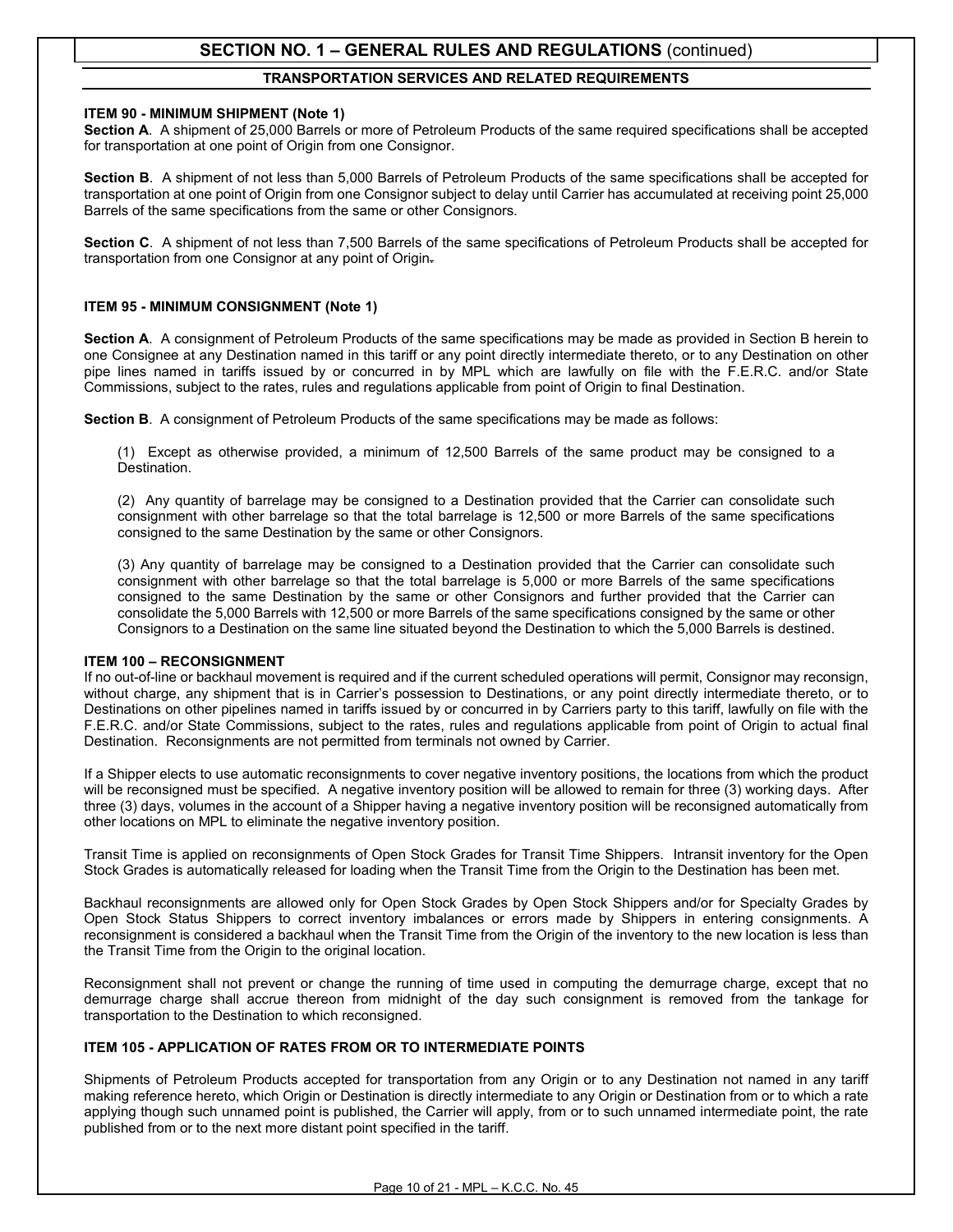#### **TRANSPORTATION SERVICES AND RELATED REQUIREMENTS** (continued)

#### **ITEM 110 - IDENTITY OF SHIPMENT**

Because it is impracticable to maintain the identity of each shipment or consignment of Petroleum Products, substitution of barrelage, but not substitution of one kind of petroleum products for another by Carrier, shall be permitted.

#### **ITEM 115 - DIESEL FUEL MINIMUM SHIPMENT (Note 1)**

A shipment of 12,500 Barrels or more of Diesel Fuel of the same required specifications shall be accepted for transportation from one Consignor between the points contained in the applicable rate item.

#### **TERMINALING SERVICES AND RELATED REQUIREMENTS**

#### **ITEM 120 - MPL COMPANY TERMINALING SERVICES**

The rates published in Section 2 of this Tariff include the charges for line haul and the charges for loading into railroad tank cars or tank trucks through MPL terminal facilities, Except: Great Bend, Scott City and Wichita, KS rates are for line haul only. Carrier may require additional contract for loading or other services. Terminal facilities include tanks, loading racks and meters. Carrier may require Shipper to provide storage for Non-Open Stock Petroleum Products.

#### **ITEM 125 - DELIVERY TO DESTINATION**

Upon arrival at Destination, Petroleum Products shall be delivered into terminal or other facilities provided by the Consignor or Consignee, or into terminal facilities furnished by the Carrier where Carrier furnishes terminal facilities, pending receipt by Carrier from Consignor or Consignee of instructions relative to the further transportation thereof. Carrier may require Shipper to provide storage for Non-Open Stock Petroleum Products.

#### **ITEM 130 - MINIMUM DELIVERY FROM CARRIER'S TERMINAL FACILITIES**

Each delivery from Carrier's terminal facilities by Consignor or Consignee must not be less than 4,000 United States gallons in volume before temperature correction.

#### **ITEM 135 - DEMURRAGE CHARGES**

In order to provide space for delivery of succeeding shipments in Carrier's tankage or to otherwise prevent or relieve congestion at Destinations where Carrier provides tankage, Carrier may give notice to Consignors or Consignees to remove Petroleum Products from such terminal facilities. Petroleum Products specified in the notice which are not removed at the close of a five (5) day period, beginning the day after such notice is sent by the Carrier, shall be subject to a demurrage charge of **[U] five cents (5¢)** per Barrel per day until removed. Demurrage charges shall be payable upon presentation of an invoice by the Carrier.

#### **SPECIAL AND ANCILLARY SERVICES AND RELATED REQUIREMENTS**

#### **ITEM 140 - FILTRATION AND SPECIAL TESTING SERVICE**

When a Consignor or Consignee requires filtration and/or special testing of a Petroleum Product to guarantee a minimum of impurities more stringent than normally warranted by the Carrier, the Carrier will provide such service for a charge as set forth below:

# **Commercial Jet Fuel Filtration**

# Removal of particulate matter, free water and surfactants ……………………………………**[I] 6.42** 5.91 Cents/BBL

#### **ITEM 145 - SPECIAL HANDLING SERVICES**

Petroleum Products which require special handling in MPL's pipelines or terminals because of special properties and/or specifications or because demand is insufficient may, if economically feasible and otherwise practical, be handled for an additional charge as set forth below:

| (A) Premium Unleaded Gasoline<br>Transported and Handled via Terminals NOT noted with a <b>±</b> | [I] 12.88 11.85 Cents/BBL      |
|--------------------------------------------------------------------------------------------------|--------------------------------|
| (B) Premium Unleaded Gasoline<br>Transported and Handled via Terminals noted with a $\ddagger$   | <b>III 8.59 7.90 Cents/BBL</b> |

Page 11 of 21 - MPL - K.C.C. No. 45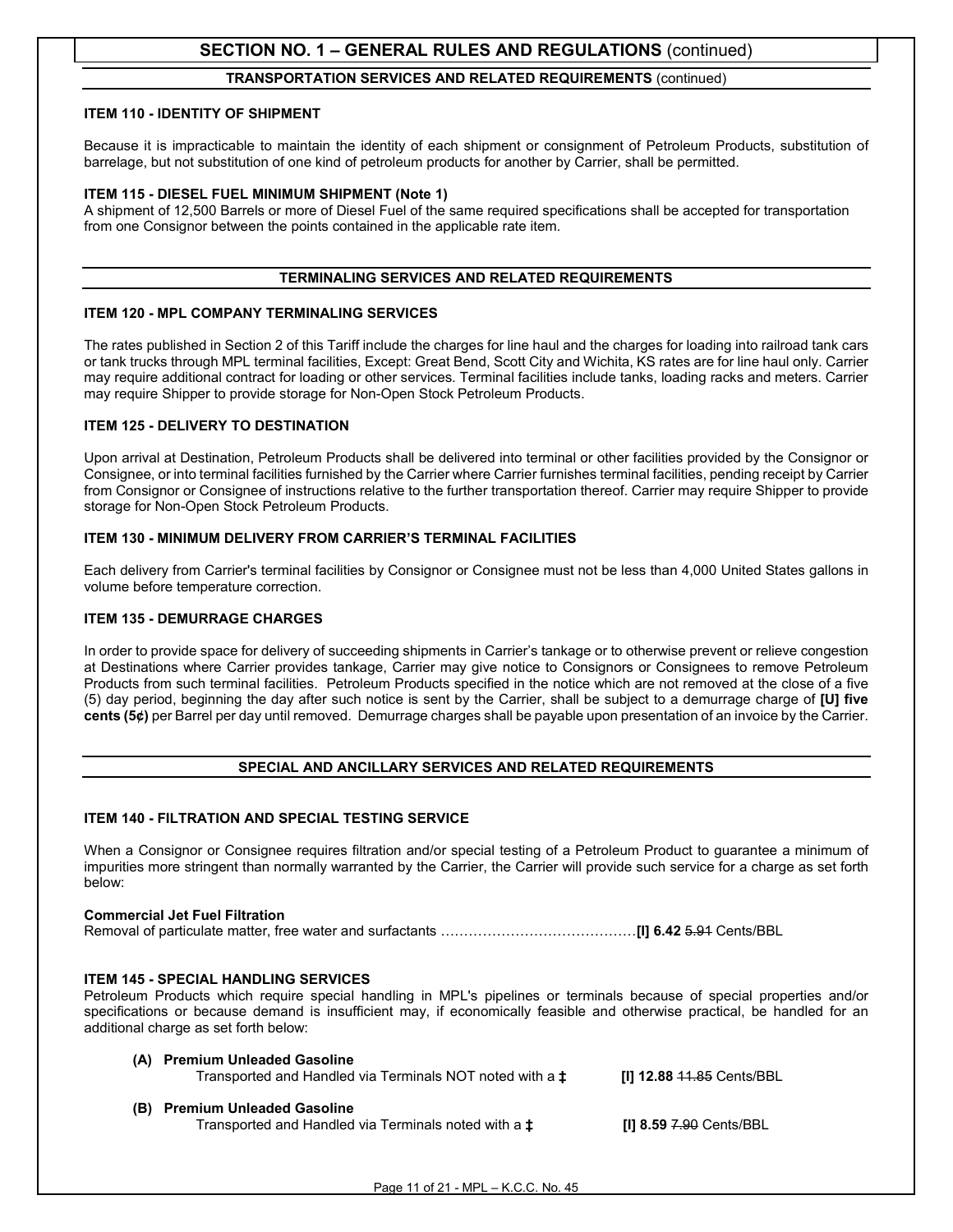#### **SPECIAL AND ANCILLARY SERVICES AND RELATED REQUIREMENTS** (continued)

#### **ITEM 147 HIGH RVP UNLEADED GASOLINE**

#### **High RVP Unleaded Gasoline Shipments (JANUARY 1 THROUGH APRIL 30)**

From January 1 through April 30, MPL will transport unleaded gasoline having a Reid Vapor Pressure (RVP) which exceeds Carrier's normal Reid Vapor Pressure specifications, but which does not exceed **ASTM D4814 Volatility Classifications** at the time of shipment for **[I] 21.38** 19.67 cents per barrel in addition to the published transportation rate.

Shipments will be scheduled only when MPL has determined that the volume, specifications and routing of the various shipments will not impair its ability to comply with all Federal, State and Local regulations regarding the Reid Vapor Pressure of deliveries from Carrier's Facilities. Scheduling of high RVP shipments will be performed in a manner so as to avoid unjust discrimination or undue preference among Shippers.

#### **High RVP Unleaded Gasoline Withdrawal (MAY 1 THROUGH SEPTEMBER 15)**

Shippers must withdraw all high RVP gasoline (gasoline whose RVP is above the May 1 MPL delivery specifications found at [www.magellanlp.com/WhatWeDo/ProductSpecs.aspx\)](http://www.magellanlp.com/WhatWeDo/ProductSpecs.aspx) from Carrier's inventory prior to May 1. All inventory transactions will be recorded on a First In First Out (FIFO) basis. Shippers with high RVP inventory in Carrier's system beyond May 1 can be charged **[I] 144.55** 132.97 cents per barrel per month. After May 1, Shippers will not be allowed to withdraw any high RVP gasoline inventories in Carrier's system until September 15.

#### **ITEM 150 - CHARGES FOR SPILL COMPENSATION ACTS AND REGULATIONS**

In addition to the transportation charges and all other charges accruing on Petroleum Products accepted for transportation, a per Barrel charge will be assessed and collected in the amount of any tax, fee, or other charge levied against the Carrier in connection with such Petroleum Products pursuant to any Federal, State, or local act or regulation which levies a tax, fee, or other charge on the receipt, delivery, transfer, or transportation of such Petroleum Products within their jurisdiction for the purpose of creating a fund for the prevention, containment, clean up, and/or removal of spills and/or reimbursement of persons sustaining costs or losses therefrom.

#### **ITEM 155 - COMMUNICATION FACILITIES**

Shippers may use the Message Facility of Carrier's "**ATLAS**" system to conduct pipeline business only. All messages are subject to audit. Use of the Carrier's "**ATLAS**" system for any purpose other than to conduct pipeline business will cause Shipper's privilege of use to be suspended for twelve (12) months. Carrier will not be liable for nondelivery of messages or for errors or delays in transmission or interruption of such service.

#### **LIABILITY AND CLAIM SETTLEMENT**

#### **ITEM 165 - DUTY OF CARRIER**

#### **Quantity**

The Carrier shall transport and deliver into terminal facilities at the applicable Destination(s), with reasonable diligence, a quantity of Petroleum Product equal in volume to the quantity of Petroleum Product accepted for transportation, less the appropriate tender deduction, transmix allocation and any other volume reduction provided or referenced in this tariff. In the event of nondelivery due to interface cuts or other operating losses in excess of the tender deduction, the Carrier shall have the right to satisfy any claim by product replacement or cash payment.

#### **Quality**

Carrier shall have no duty to deliver Petroleum Product other than in conformance with state and federal governmental requirements for such Petroleum Product that apply to deliveries at the applicable Destination, except as otherwise noted in the specifications that apply to deliveries at such Destination as established by Carrier and set forth at the public website [www.magellanlp.com/WhatWeDo/ProductSpecs.aspx.](http://www.magellanlp.com/WhatWeDo/ProductSpecs.aspx)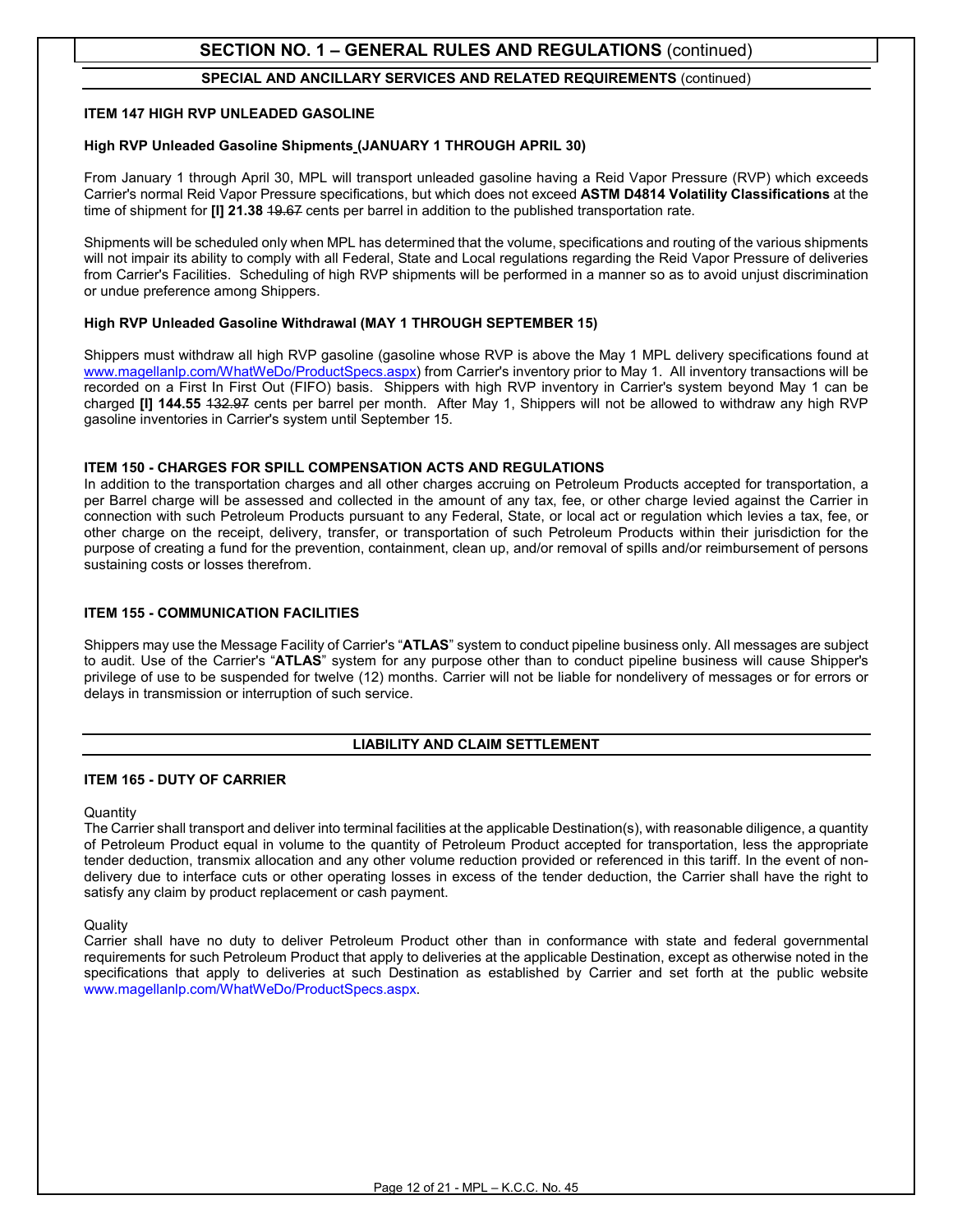#### **LIABILITY AND CLAIM SETTLEMENT** (continued)

#### **ITEM 170- LIABILITY OF CARRIER**

The Carrier shall not be liable for any delay in transportation or terminaling services or loss of Petroleum Products caused by acts of God; storm, flood, extreme weather, fire, explosion; war, invasion, hostilities, terrorism, rebellion, insurrections, riots; strikes, picketing or other labor stoppages, whether of Carrier's employees or otherwise; electrical or electronic failure or malfunction; communications failure or malfunction; computer hardware and/or software failure, malfunction, or inaccuracy; breakage or accident to machinery or equipment; proration; temporary restraining orders, injunctions or compliance orders issued by courts or governmental agencies; seizure or destruction under quarantine or customs regulations, or confiscation by order of any government or public authority, or risks of contraband or illegal transportation or trade; or any cause not due to fault or negligence or any cause reasonably beyond the control of Carrier. In the event of such loss, each owner shall bear the loss in the same proportion as its share of the total quantity of the kind of product involved in the loss in the custody of the Carrier at the time of such loss. Each Shipper or Consignee shall be entitled to receive only so much of its share remaining after its due proportion of the loss is deducted. The Carrier shall compute the quantities of loss and shall prepare and submit a statement to the Shippers or Consignees showing the apportionment of the loss among the Shippers or Consignees involved.

Carrier will transport and deliver Petroleum Products with reasonable diligence and dispatch, but will not be liable for delays in transportation of Petroleum Products to a particular market.

The Carrier shall not be liable for discoloration, contamination or deterioration of Petroleum Products transported unless such discoloration, contamination or deterioration results from the negligence of the Carrier. In the event of such damage, each Shipper's or Consignee's share of the damaged Petroleum Product shall be in the same proportion as its share of the total quantity of shipments involved and each such Shipper or Consignee shall be allocated only its proportionate share of damaged Petroleum Product.

Inventory Owner shall protect, indemnify, defend and hold Carrier, its parent and affiliates harmless from and against all claims, losses, suits, liabilities, fines, penalties, damages and expenses (including reasonable attorneys' fees and expenses) of any kind or character arising from or related to (1) negligent or willful acts or omissions on the part of Inventory Owner, its employees, agents or contractors (including, but not limited to, any contractors transporting products(s) to or from any location on Carrier's system), or (2) liability arising from the chemical characteristics of product(s), except to the extent such liability arises from Carrier's negligence.

Product(s) in this Item refers to any individual product, as defined in this Tariff (in Item 15 – Petroleum Products Defined), or any combination thereof, whether achieved via in-line (automated) or splash (manual) blending.

In no event shall Carrier be liable to Shipper or Inventory owner for any losses, liabilities or damages, including special, punitive, exemplary, consequential, incidental or indirect losses or damages howsoever caused, (including but not limited to loss of revenue, loss of profits or present or future opportunities) whether or not foreseeable, and irrespective of the theory or cause of action upon which such damages might be based except for such actual losses or damages sustained as a result of and to the extent of Carrier's negligence.

#### **ITEM 175 - CLAIMS: TIME FOR FILING**

Notice of any claim for loss, or liability for or in connection with Petroleum Products ("Claim", whether one or more) must be made in writing to the Carrier within nine (9) months after delivery of the Petroleum Products at the applicable Destination(s) or, in the case of a failure of Carrier to so deliver, then within nine (9) months after a reasonable time for delivery has elapsed. Failure to give such notice of any Claim shall be deemed to be a waiver and release of such Claim and of all rights to assert such Claim, and Carrier shall have no liability or obligation with respect thereto.

Suit against Carrier for any Claim must be instituted within two (2) years and one (1) day from the day when notice in writing is given by Carrier to the claimant that the Carrier has disallowed all or any part of such Claim. Any Claim for which suit has not been instituted in accordance with the foregoing provisions shall be deemed to have been waived, relinquished and released, and Carrier shall have no liability or obligation with respect thereto.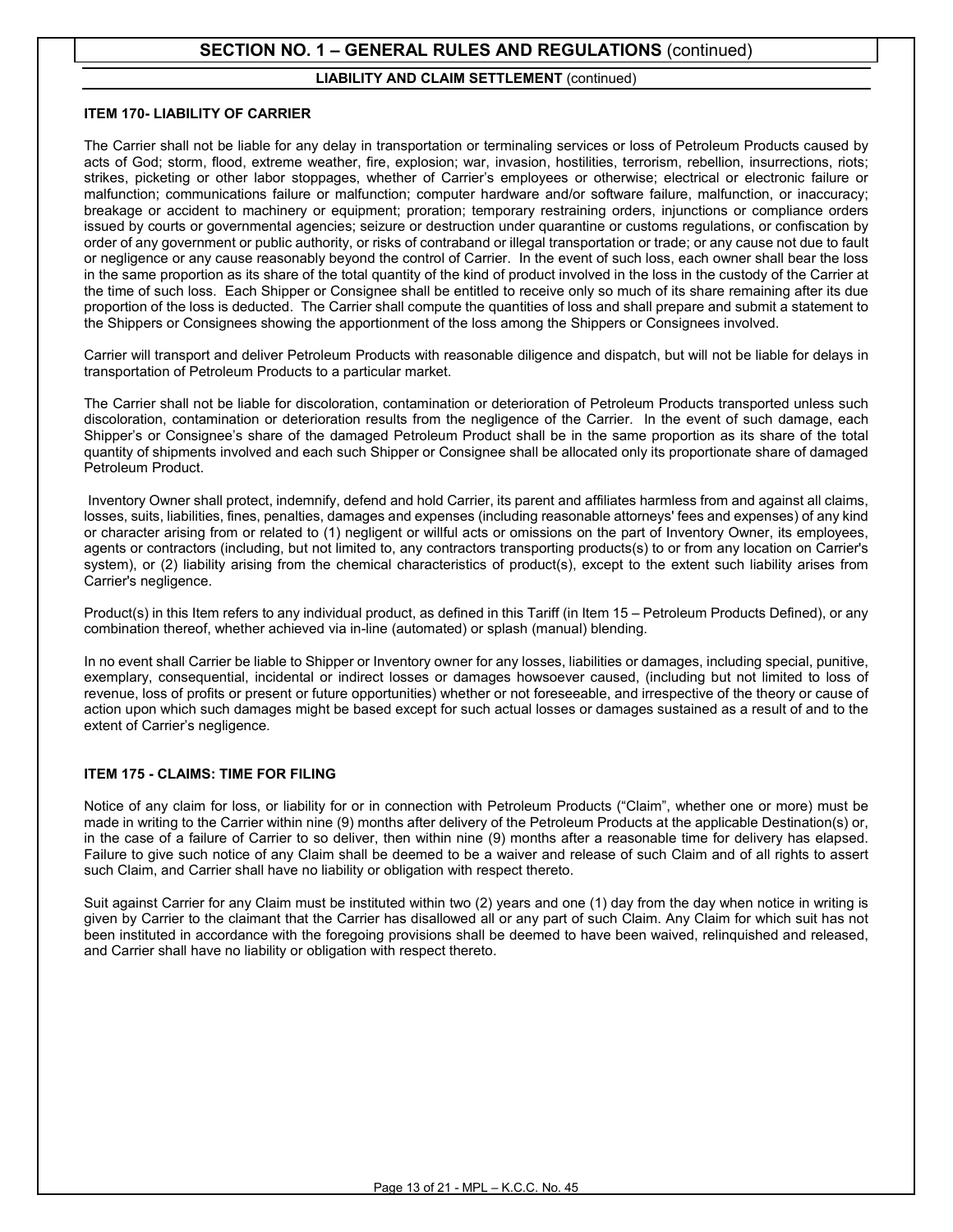## **SECTION NO. 2 – LOCAL and VOLUME INCENTIVE RATES**

### **LOCAL RATES**

**(Rates In Cents Per Barrel)**

**[I]** Increase. All rates on this page are increased.

|                    | Rates in Section 2 apply on commodities as described in Item 15. |                                      |               |  |  |  |
|--------------------|------------------------------------------------------------------|--------------------------------------|---------------|--|--|--|
| <b>ITEM</b><br>NO. | <b>FROM</b>                                                      | <b>TO</b>                            | <b>RATES</b>  |  |  |  |
|                    |                                                                  | Kansas City (Argentine), KS<br>ŧ.    | 197.72 181.88 |  |  |  |
|                    |                                                                  | Kansas City (Fairfax and Olathe), KS | 216.38 199.04 |  |  |  |
|                    | Coffeyville, Kansas                                              | Kansas City (Santa Fe), KS<br>ŧ      | 197.72 181.88 |  |  |  |
|                    | El Dorado, Kansas                                                | St. Joseph (Wathena, KS), MO<br>ŧ    | 237.00 218.01 |  |  |  |
|                    |                                                                  | Topeka, KS                           | 216.38 199.04 |  |  |  |
|                    |                                                                  | El Dorado, KS<br>ŧ                   | 143.07 131.61 |  |  |  |
|                    |                                                                  | Great Bend, KS<br>‡.                 | 243.59 224.07 |  |  |  |
|                    | Coffeyville, Kansas                                              | Scott City, KS<br>‡.                 | 286.64 263.67 |  |  |  |
|                    |                                                                  | Wichita, KS<br>ŧ                     | 120.76 444.08 |  |  |  |
| 200                |                                                                  | Great Bend, KS<br>ŧ                  | 100.50 92.45  |  |  |  |
|                    | El Dorado, Kansas                                                | Scott City, KS<br>ŧ                  | 143.54 132.04 |  |  |  |
|                    |                                                                  | Wichita, KS<br>‡.                    | 45.25 41.62   |  |  |  |
|                    |                                                                  | Great Bend, KS<br>ŧ                  | 118.45 108.96 |  |  |  |
|                    |                                                                  | Kansas City (Argentine), KS<br>‡.    | 215.67 198.39 |  |  |  |
|                    | Kansas City (Fairfax and Olathe), KS                             | 234.35 215.57                        |               |  |  |  |
|                    |                                                                  | Kansas City (Santa Fe), KS<br>‡.     | 215.67 198.39 |  |  |  |
|                    | McPherson, Kansas                                                | Scott City, KS<br>‡.                 | 161.49 148.55 |  |  |  |
|                    |                                                                  | St. Joseph (Wathena, KS), MO<br>‡.   | 279.36 256.98 |  |  |  |
|                    |                                                                  | Topeka, KS                           | 234.35 245.57 |  |  |  |
|                    |                                                                  | El Dorado, KS<br>⇟                   | 161.05 148.15 |  |  |  |
|                    |                                                                  | Wichita, KS<br>ŧ                     | 63.18 58.12   |  |  |  |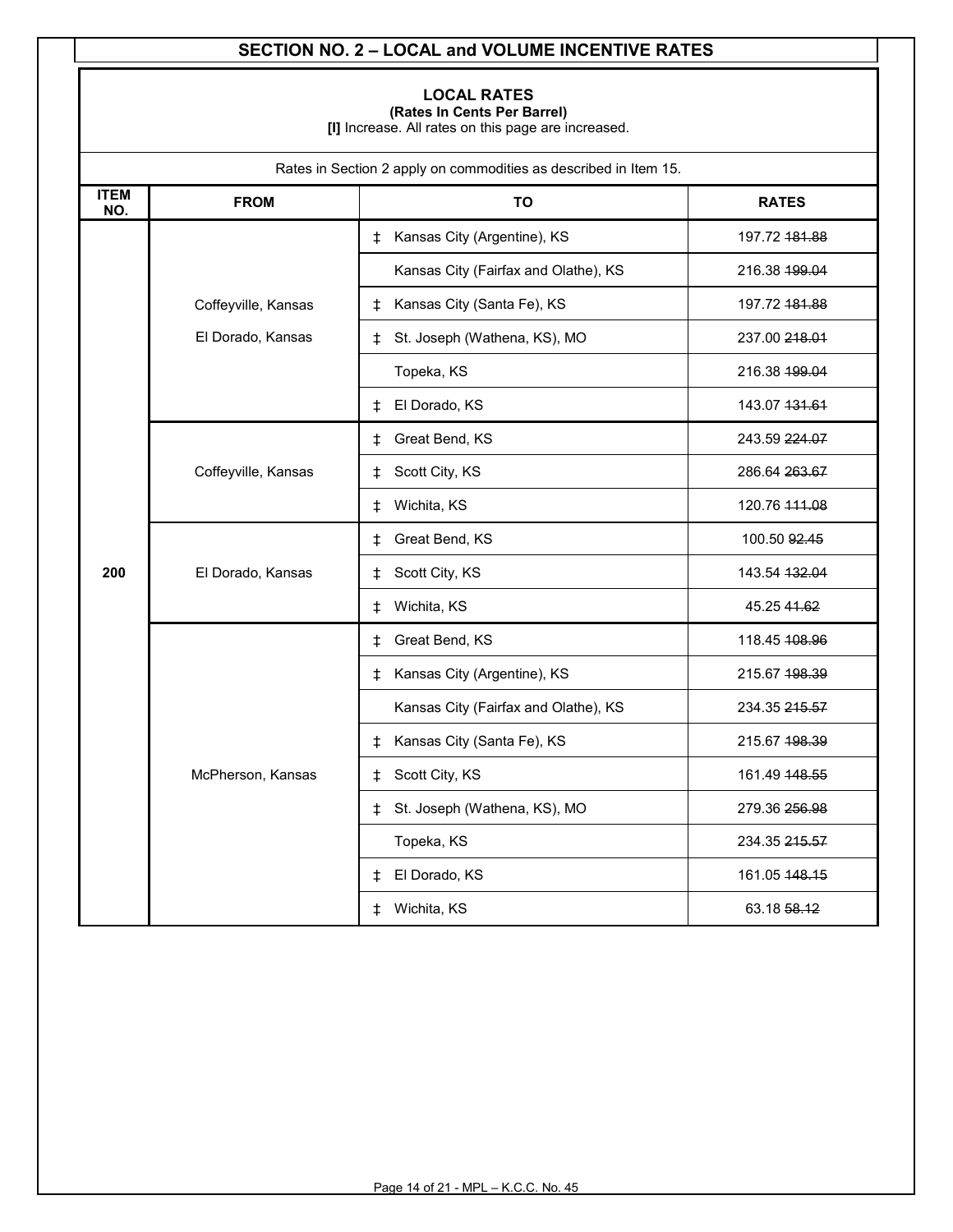# **SECTION NO. 2 – LOCAL and VOLUME INCENTIVE RATES**

|          |                                                       | <b>TEMPORARY INCENTIVE PROGRAM</b>                                                                                                                                                                                                                                                                                                                                                                                                                                                                                                                                                                                                                                                                                                                                                                                                                                                                                                                                                                                                                                                                                                                                                                                                             |  |  |  |
|----------|-------------------------------------------------------|------------------------------------------------------------------------------------------------------------------------------------------------------------------------------------------------------------------------------------------------------------------------------------------------------------------------------------------------------------------------------------------------------------------------------------------------------------------------------------------------------------------------------------------------------------------------------------------------------------------------------------------------------------------------------------------------------------------------------------------------------------------------------------------------------------------------------------------------------------------------------------------------------------------------------------------------------------------------------------------------------------------------------------------------------------------------------------------------------------------------------------------------------------------------------------------------------------------------------------------------|--|--|--|
| Item NO. |                                                       | From Incentive Origin Group of Kansas and McPherson, KS Origin                                                                                                                                                                                                                                                                                                                                                                                                                                                                                                                                                                                                                                                                                                                                                                                                                                                                                                                                                                                                                                                                                                                                                                                 |  |  |  |
|          | To Incentive Destination: Kansas City (Argentine), KS |                                                                                                                                                                                                                                                                                                                                                                                                                                                                                                                                                                                                                                                                                                                                                                                                                                                                                                                                                                                                                                                                                                                                                                                                                                                |  |  |  |
|          |                                                       | 1. Rates corresponding to this Item, as contained in Item 256, apply to Shipper deliveries of Petroleum<br>Products at the Incentive Destination defined as Kansas City (Argentine), KS from the Incentive Origin<br>Group of Kansas and/or McPherson, KS. The Incentive Destinations defined under the corresponding<br>Volume Incentive program in Item 255 of F.E.R.C. No. [W] 170.38.0 470.37.0, supplements thereto and<br>reissues thereof are included herein in Paragraph 3 of this Item as reference to the entire program.<br>To qualify for the Incentive Rates in this Item, a shipper must ship and deliver, for its own account, at least<br>325,000 Barrels of Petroleum Products in a given month from any Incentive Origin to any Incentive<br>Destination (the "Overall Monthly Threshold"), of which at least 100,000 Barrels of Petroleum Products in a<br>given month to the referenced destination in Item 255 of F.E.R.C. No. [W] 170.38.0 470.37.0, supplements<br>thereto and reissues thereof, Olathe-Kenneth (Sinclair), KS from the Incentive Origins (the "Olathe Monthly<br>Threshold"). Any shipper who meets this volume requirement in a given month shall qualify for the Incentive<br>Rates for such month. |  |  |  |
|          | 2 <sup>1</sup>                                        | In addition to the terms and conditions contained in this Item, all applicable rules and regulations contained<br>within this tariff also apply.                                                                                                                                                                                                                                                                                                                                                                                                                                                                                                                                                                                                                                                                                                                                                                                                                                                                                                                                                                                                                                                                                               |  |  |  |
| 255      |                                                       | 3. Volumes moved under the corresponding Temporary Incentive Program in Item 255 of F.E. R.C. No. [W]<br>170.38.0 470.37.0, supplements thereto and reissues thereof, shall count toward the Overall Monthly<br>Threshold and, if shipped to the Olathe-Kenneth (Sinclair), KS destination, the Olathe Monthly Threshold.                                                                                                                                                                                                                                                                                                                                                                                                                                                                                                                                                                                                                                                                                                                                                                                                                                                                                                                      |  |  |  |
|          | Tariff.                                               | 4. Any volumes delivered by Carrier for Shipper under this Item shall not be eligible for any other Item of this                                                                                                                                                                                                                                                                                                                                                                                                                                                                                                                                                                                                                                                                                                                                                                                                                                                                                                                                                                                                                                                                                                                               |  |  |  |
|          |                                                       | 5. Carrier will invoice the Shipper at the time of shipment and at rates set out in Item 200 of this tariff,<br>supplements thereto and reissues thereof. After the end of each month, Carrier will calculate the difference<br>between the rate invoiced and the Incentive Rate for volumes delivered during the previous month at the<br>Incentive Destination for the Participating Shipper from all eligible Incentive Rate Origins or Origin Group,<br>and will issue a payment to Participating Shipper. Participating Shipper will bear all other applicable<br>charges in MPL's' F.E.R.C. No. [W] 157.30.0 457.29.1, supplements thereto and reissues thereof.                                                                                                                                                                                                                                                                                                                                                                                                                                                                                                                                                                         |  |  |  |
|          |                                                       |                                                                                                                                                                                                                                                                                                                                                                                                                                                                                                                                                                                                                                                                                                                                                                                                                                                                                                                                                                                                                                                                                                                                                                                                                                                |  |  |  |

|             | TEMPORARY INCENTIVE RATES<br>(Rates in Cents Per Barrel)<br>[I] Increase. All rates in this item are increased. |                             |                          |  |  |
|-------------|-----------------------------------------------------------------------------------------------------------------|-----------------------------|--------------------------|--|--|
| ITEM<br>NO. | <b>FROM</b><br><b>RATE</b><br>TO                                                                                |                             |                          |  |  |
| 256         | <b>KANSAS</b><br>(Coffeyville or El Dorado)                                                                     | Kansas City (Argentine), KS | 158.18 <del>145.51</del> |  |  |
|             | McPherson, KS                                                                                                   |                             | 172.53 <del>158.71</del> |  |  |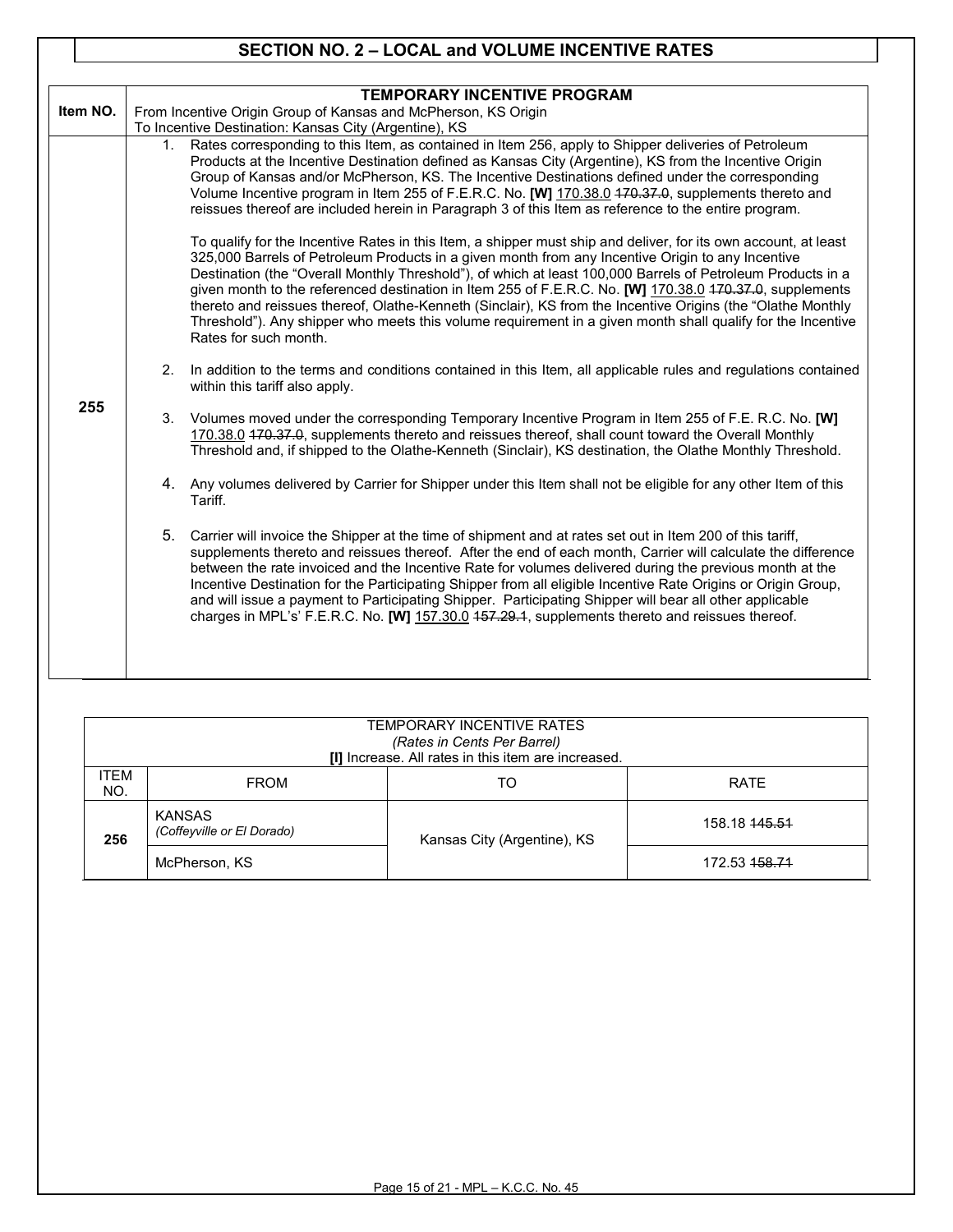|                                                                                                                                                                                                                                                                                                                    |                                                                                                                                                                                                                                                                                                                                                                                                                                                                                                                                                                                                                                                                                                                                                                                                                                           | <b>SECTION NO. 2 - LOCAL and VOLUME INCENTIVE RATES (continued)</b>                                                                                                                                                                                                                                                                                                                                                                                                                                                                                                                                                                         |                                                                                                    |  |  |
|--------------------------------------------------------------------------------------------------------------------------------------------------------------------------------------------------------------------------------------------------------------------------------------------------------------------|-------------------------------------------------------------------------------------------------------------------------------------------------------------------------------------------------------------------------------------------------------------------------------------------------------------------------------------------------------------------------------------------------------------------------------------------------------------------------------------------------------------------------------------------------------------------------------------------------------------------------------------------------------------------------------------------------------------------------------------------------------------------------------------------------------------------------------------------|---------------------------------------------------------------------------------------------------------------------------------------------------------------------------------------------------------------------------------------------------------------------------------------------------------------------------------------------------------------------------------------------------------------------------------------------------------------------------------------------------------------------------------------------------------------------------------------------------------------------------------------------|----------------------------------------------------------------------------------------------------|--|--|
| <b>ITEM</b><br>NO.                                                                                                                                                                                                                                                                                                 |                                                                                                                                                                                                                                                                                                                                                                                                                                                                                                                                                                                                                                                                                                                                                                                                                                           | TEN-YEAR INCENTIVE PROGRAM<br>From Incentive Origins: Kansas and McPherson, KS Origins<br>To Incentive Destinations: Kansas City, KS (Fairfax and/or Olathe) and Wichita, KS                                                                                                                                                                                                                                                                                                                                                                                                                                                                |                                                                                                    |  |  |
|                                                                                                                                                                                                                                                                                                                    |                                                                                                                                                                                                                                                                                                                                                                                                                                                                                                                                                                                                                                                                                                                                                                                                                                           | 1. Rates corresponding to this Item (Item 266: Ten Year Incentive Rates herein) apply to Supplier deliveries of<br>Petroleum Products at the Incentive Destinations from any Incentive Rate Origins or Origin Groups as defined in<br>Item 266 herein. The Incentive Destinations defined under the corresponding Volume Incentive program in Item<br>165, F.E.R.C. No. [W] 170.38.0 470.37.0, supplements thereto and reissues thereof are included herein in<br>Paragraph 3 of this Item as reference to the entire program.                                                                                                              |                                                                                                    |  |  |
|                                                                                                                                                                                                                                                                                                                    | Any Supplier, the authorized party via Carrier's ATLAS system who delivers Petroleum Products out of the system,<br>desiring to avail themselves of the Incentive Rates as set forth herein must satisfy all of the following provisions to<br>a) A Participating Supplier must enter into a prior written commitment with Carrier,<br>b) The Commitment Term shall be ten-years (120 months), but not longer than the effectiveness of this Item<br>or any successive issues, reissues and amendments thereto,<br>c) The Effective Date of this commitment will be no sooner than the first day of the first calendar month<br>following receipt by Carrier of the executed written commitment from Participating Supplier, and.<br>The Total Guaranteed Committed Volume shall be equal to the amounts specified in Paragraph 3 of this |                                                                                                                                                                                                                                                                                                                                                                                                                                                                                                                                                                                                                                             |                                                                                                    |  |  |
|                                                                                                                                                                                                                                                                                                                    | 2.                                                                                                                                                                                                                                                                                                                                                                                                                                                                                                                                                                                                                                                                                                                                                                                                                                        | In addition to the terms and conditions contained in this Item, all applicable rules and regulations contained within<br>this tariff also apply.                                                                                                                                                                                                                                                                                                                                                                                                                                                                                            |                                                                                                    |  |  |
|                                                                                                                                                                                                                                                                                                                    | 3.                                                                                                                                                                                                                                                                                                                                                                                                                                                                                                                                                                                                                                                                                                                                                                                                                                        | The Total Guaranteed Committed Volume under this Item shall be equal to 90,885,500 barrels over the ten year<br>(120 month) Commitment Term. The Total Guaranteed Committed Volume shall be comprised of all the barrels<br>delivered by Carrier for the Participating Supplier to the following Carrier destinations.                                                                                                                                                                                                                                                                                                                      |                                                                                                    |  |  |
|                                                                                                                                                                                                                                                                                                                    | Incentive Destinations:<br>Kansas City, KS (Fairfax and/or Olathe)<br>‡ Wichita, KS                                                                                                                                                                                                                                                                                                                                                                                                                                                                                                                                                                                                                                                                                                                                                       |                                                                                                                                                                                                                                                                                                                                                                                                                                                                                                                                                                                                                                             |                                                                                                    |  |  |
| (Referenced Incentive Destinations in Item 165, F.E.R.C. No. [W] 170.38.0 470.37.0, supplements thereto and reissues thereof)<br>Des Moines, IA<br>Omaha (MPL), NE<br>265<br>Tulsa, OK                                                                                                                             |                                                                                                                                                                                                                                                                                                                                                                                                                                                                                                                                                                                                                                                                                                                                                                                                                                           |                                                                                                                                                                                                                                                                                                                                                                                                                                                                                                                                                                                                                                             |                                                                                                    |  |  |
| In addition to the Total Guaranteed Committed Volume requirement, Carrier must deliver for Participating Supplier<br>a Minimum Two-Year (24 month) Destination Guaranteed Committed Volume equal to 18,177,000 comprised of<br>the following Incentive Destinations over a consecutive two-year (24 month) period. |                                                                                                                                                                                                                                                                                                                                                                                                                                                                                                                                                                                                                                                                                                                                                                                                                                           |                                                                                                                                                                                                                                                                                                                                                                                                                                                                                                                                                                                                                                             |                                                                                                    |  |  |
|                                                                                                                                                                                                                                                                                                                    |                                                                                                                                                                                                                                                                                                                                                                                                                                                                                                                                                                                                                                                                                                                                                                                                                                           | <b>Incentive Destinations</b>                                                                                                                                                                                                                                                                                                                                                                                                                                                                                                                                                                                                               | Minimum Two-Year (24 month)<br><b>Destination Guaranteed</b><br><b>Committed Volumes (barrels)</b> |  |  |
|                                                                                                                                                                                                                                                                                                                    |                                                                                                                                                                                                                                                                                                                                                                                                                                                                                                                                                                                                                                                                                                                                                                                                                                           | Kansas City, KS (Fairfax and/or Olathe)                                                                                                                                                                                                                                                                                                                                                                                                                                                                                                                                                                                                     | 9,855,000                                                                                          |  |  |
|                                                                                                                                                                                                                                                                                                                    |                                                                                                                                                                                                                                                                                                                                                                                                                                                                                                                                                                                                                                                                                                                                                                                                                                           | # Wichita, KS                                                                                                                                                                                                                                                                                                                                                                                                                                                                                                                                                                                                                               | 2,190,000                                                                                          |  |  |
|                                                                                                                                                                                                                                                                                                                    |                                                                                                                                                                                                                                                                                                                                                                                                                                                                                                                                                                                                                                                                                                                                                                                                                                           | (Referenced Incentive Destinations in Item 165, F.E.R.C. No. [W] 170.38.0 470.37.0, supplements thereto and<br>reissues thereof)                                                                                                                                                                                                                                                                                                                                                                                                                                                                                                            |                                                                                                    |  |  |
|                                                                                                                                                                                                                                                                                                                    |                                                                                                                                                                                                                                                                                                                                                                                                                                                                                                                                                                                                                                                                                                                                                                                                                                           | Des Moines, IA                                                                                                                                                                                                                                                                                                                                                                                                                                                                                                                                                                                                                              | 1,204,500                                                                                          |  |  |
|                                                                                                                                                                                                                                                                                                                    |                                                                                                                                                                                                                                                                                                                                                                                                                                                                                                                                                                                                                                                                                                                                                                                                                                           | Omaha (MPL), NE                                                                                                                                                                                                                                                                                                                                                                                                                                                                                                                                                                                                                             | 547,500                                                                                            |  |  |
|                                                                                                                                                                                                                                                                                                                    |                                                                                                                                                                                                                                                                                                                                                                                                                                                                                                                                                                                                                                                                                                                                                                                                                                           | Tulsa, OK                                                                                                                                                                                                                                                                                                                                                                                                                                                                                                                                                                                                                                   | 4,380,000                                                                                          |  |  |
|                                                                                                                                                                                                                                                                                                                    |                                                                                                                                                                                                                                                                                                                                                                                                                                                                                                                                                                                                                                                                                                                                                                                                                                           | TOTAL Minimum Two-year (24 month) Commitment                                                                                                                                                                                                                                                                                                                                                                                                                                                                                                                                                                                                | 18,177,000                                                                                         |  |  |
|                                                                                                                                                                                                                                                                                                                    | Qualifying volumes that will apply toward the Total Guaranteed Committed Volume and the Minimum Two-Year<br>4.<br>(24 month) Destination Guaranteed Committed Volume obligation during the Commitment Term shall include:                                                                                                                                                                                                                                                                                                                                                                                                                                                                                                                                                                                                                 |                                                                                                                                                                                                                                                                                                                                                                                                                                                                                                                                                                                                                                             |                                                                                                    |  |  |
|                                                                                                                                                                                                                                                                                                                    |                                                                                                                                                                                                                                                                                                                                                                                                                                                                                                                                                                                                                                                                                                                                                                                                                                           | a) All volumes delivered from any Origin at the Incentive Destinations defined in Paragraph 3 by Carrier for<br>the Participating Supplier, and<br>b) All volumes delivered from any Origin at the Incentive Destinations defined in Paragraph 3 by Carrier for<br>a supplier other than Participating Supplier, for which the volume is delivered to a final destination owned<br>by the Participating Supplier and who is identified as the consignee on the bill of lading. Carrier may<br>require Participating Supplier to provide satisfactory documentation for verification of any volumes<br>delivered pursuant to this provision. |                                                                                                    |  |  |

Τ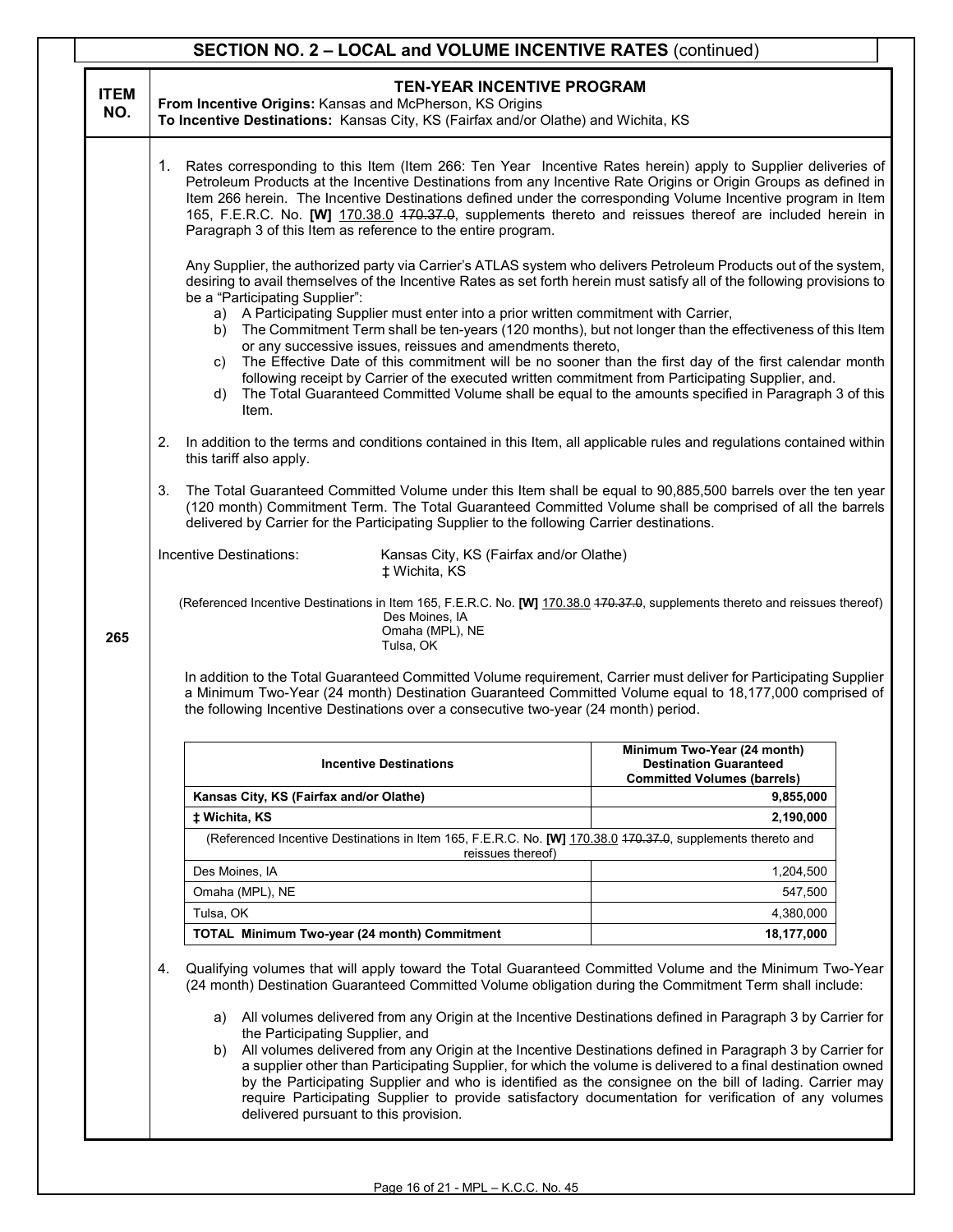# **SECTION NO. 2 – LOCAL and VOLUME INCENTIVE RATES** (continued)

| <b>ITEM</b><br>NO. | <b>TEN-YEAR INCENTIVE PROGRAM (continued)</b><br>From Incentive Origins: Kansas and McPherson, KS Origins<br>To Incentive Destinations: Kansas City, KS (Fairfax and/or Olathe) and Wichita, KS |                                                                                                                                                                                                                                                                                                                                                                                                                                                                                                                                                                                                                                                                                                                                                                                                                                                                                                                                                                                                                                                                                                           |  |  |
|--------------------|-------------------------------------------------------------------------------------------------------------------------------------------------------------------------------------------------|-----------------------------------------------------------------------------------------------------------------------------------------------------------------------------------------------------------------------------------------------------------------------------------------------------------------------------------------------------------------------------------------------------------------------------------------------------------------------------------------------------------------------------------------------------------------------------------------------------------------------------------------------------------------------------------------------------------------------------------------------------------------------------------------------------------------------------------------------------------------------------------------------------------------------------------------------------------------------------------------------------------------------------------------------------------------------------------------------------------|--|--|
|                    | 5.                                                                                                                                                                                              | Any volumes delivered by Carrier for Supplier under this Item shall not be eligible for any other volume incentive<br>program.                                                                                                                                                                                                                                                                                                                                                                                                                                                                                                                                                                                                                                                                                                                                                                                                                                                                                                                                                                            |  |  |
|                    | 6.                                                                                                                                                                                              | Volumes moved under the corresponding Volume Incentive Program in Item 165 of F.E.R.C. No. [W] 170.38.0<br>470.37.0, and Item 265 of O.C.C. No. [W] 14.21.0 44.20.0, supplements thereto and reissues thereof, may<br>apply towards the Total Guaranteed Committed Volumes and the Minimum Two-Year (24 month) Destination<br>Guaranteed Committed Volumes in this Item. Similarly, volumes moved under this Item may apply towards<br>the Total Guaranteed Committed Volume and the Minimum Two-Year (24 month) Destination Guaranteed<br>Committed Volume in the corresponding Volume Incentive Program in the tariff publications listed hereinabove,<br>supplements thereto and reissues thereof.                                                                                                                                                                                                                                                                                                                                                                                                     |  |  |
|                    | 7.                                                                                                                                                                                              | The Incentive Rate will be applied only to volumes delivered by Carrier for Participating Supplier that<br>Participating Supplier is the named supplier at the Incentive Destinations defined in Paragraph 3 from the<br>eligible Incentive Rate Origins or Origin Groups as defined in Item 266 herein during the Commitment Term.<br>No volumes that qualify under 4. (b) above will receive the Incentive Rate.                                                                                                                                                                                                                                                                                                                                                                                                                                                                                                                                                                                                                                                                                        |  |  |
|                    | 8.                                                                                                                                                                                              | Carrier may adjust the Incentive Rates set out in Item 266 at any time by the same percentage change as the<br>corresponding base rate is adjusted. If Carrier elects not to take an allowed increase in a given year, Carrier<br>may take the cumulative allowed increases in any subsequent year. Adjustment of the Incentive Rates is<br>contingent upon the effectiveness of such rates as allowed by the Federal Energy Regulatory Commission. If<br>for any reason, the Federal Energy Regulatory Commission orders an investigation or suspension of Carrier's<br>tariff, Carrier shall have the right to terminate its obligations under this Item by providing sixty (60) days written<br>notice to Participating Supplier. Carrier may terminate this commitment as to any Incentive Destination upon<br>ninety (90) days prior written notice if the Carrier sells any or all of its pipelines connecting or supplying the<br>Incentive Destination and such sale would significantly impair Carrier's ability to perform its obligations as to<br>such Incentive Destination under this Item. |  |  |
| 265<br>(Cont.)     | 9.                                                                                                                                                                                              | Carrier will invoice at the time of shipment and at rates set out in Item 200 of this tariff. After the end of each<br>month, Carrier will calculate the difference between the rate invoiced and the applicable Incentive Rate defined<br>in Item 266 for volumes delivered in Participating Supplier's name during the previous month at the Incentive<br>Destinations from all eligible Incentive Rate Origins or Origin Groups, and will issue a payment to Participating<br>Supplier.                                                                                                                                                                                                                                                                                                                                                                                                                                                                                                                                                                                                                |  |  |
|                    |                                                                                                                                                                                                 | 10. At the end of each two-year (24 month) period from the commitment Effective Date, if the Participating Supplier<br>did not meet the Minimum Two-Year (24 month) Destination Guaranteed Committed Volume at one or more<br>Destinations, the Participating Supplier will pay a Commitment Reversion equal to the difference between the<br>total Minimum Two-Year (24 month) Destination Guaranteed Committed Volume for each Destination<br>requirement and the actual qualifying volumes, as defined in Paragraph 4(a) and 4(b) above, delivered to that<br>Destination during the two-year (24 month) period multiplied by the Incentive Rate defined in Item 166 of<br>F.E.R.C. No. [W] 170.38.0 470.37.0, supplements thereto and reissues thereof, from Kansas Origins to the<br>respective Destination in effect at the end of the two-year (24 month) period. No volumes shall be carried<br>forward to meet the Minimum Two-Year (24 month) Destination Guaranteed Committed Volume in subsequent<br>years.                                                                                   |  |  |
|                    |                                                                                                                                                                                                 | 11. Carrier shall not be obligated during any one calendar month to deliver more than one hundred fifty percent<br>(150%) of the prorated monthly Minimum Two-Year (24 month) Destination Guaranteed Committed Volume,<br>based on volumes set out in Paragraph 3 above.                                                                                                                                                                                                                                                                                                                                                                                                                                                                                                                                                                                                                                                                                                                                                                                                                                  |  |  |
|                    |                                                                                                                                                                                                 | 12. If a Participating Supplier fails to meet the Minimum Two-Year (24 month) Destination Guaranteed Committed<br>Volume, and that failure is the direct result of the Carrier's inability to provide service, the Total Guaranteed<br>Committed Volume and/or the Minimum Two-Year (24 month) Destination Guaranteed Committed Volume,<br>shall be reduced prorata on a day for day basis for each day that the Carrier was unable to provide service.<br>The Participating Supplier must assert its claim of Carrier's failure to provide service in writing to Carrier within<br>the first ten (10) days of the month following the event of Carrier's failure to provide service. The Participating<br>Supplier will bear the burden of proof in showing that Carrier's failure to provide service did, in fact, result in<br>the Participating Supplier's failure to meet its commitment obligations.                                                                                                                                                                                                |  |  |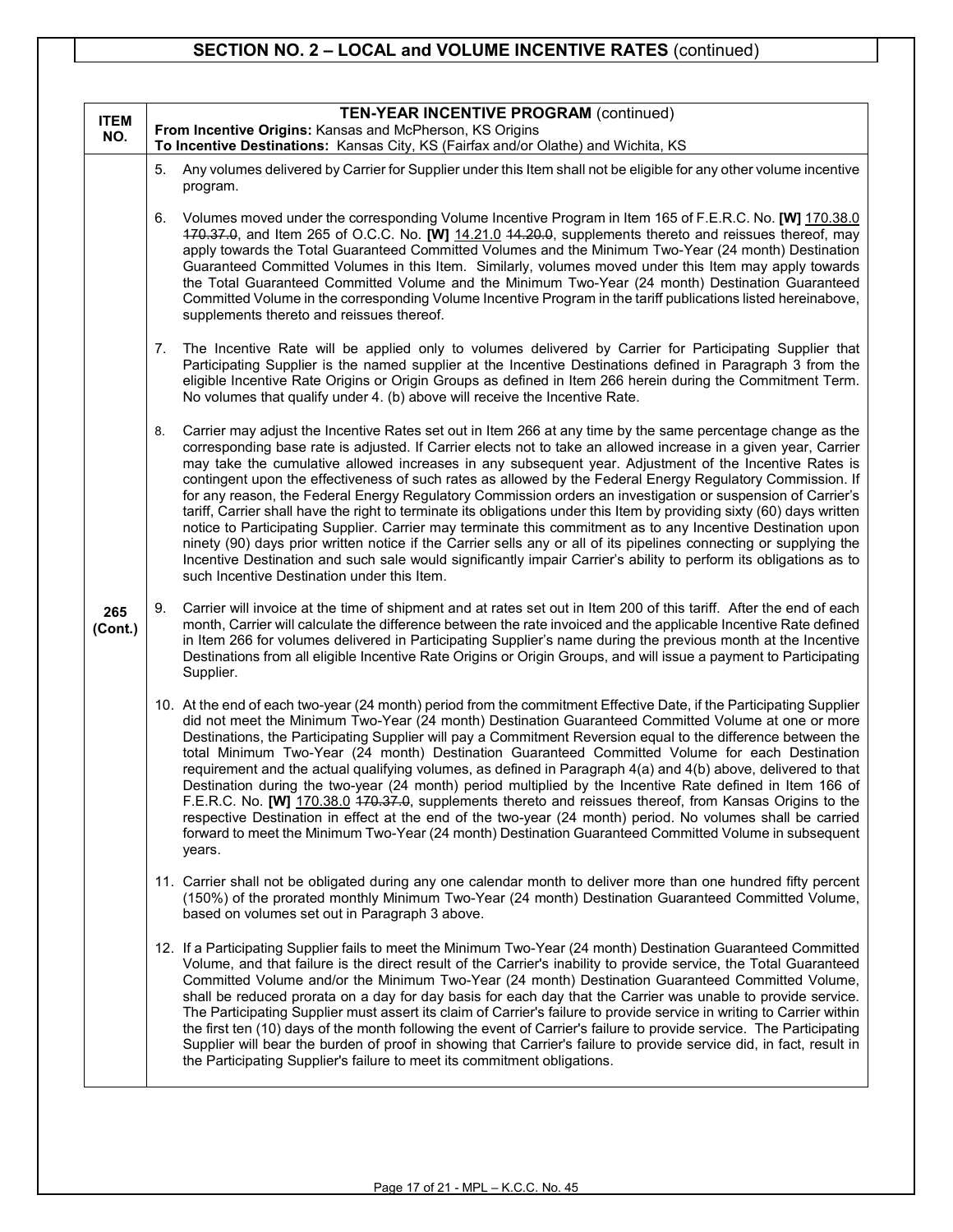|                    | <b>SECTION NO. 2 - LOCAL and VOLUME INCENTIVE RATES (continued)</b>                                                                                                                                                                                                                                                                                                                                                                                                                                                                                                                                                                                                                                                                                                                                                                                                                                                                                                                                                                                                                                                                                                                                                                                                                                                                                                                                                                                                                                                                  |
|--------------------|--------------------------------------------------------------------------------------------------------------------------------------------------------------------------------------------------------------------------------------------------------------------------------------------------------------------------------------------------------------------------------------------------------------------------------------------------------------------------------------------------------------------------------------------------------------------------------------------------------------------------------------------------------------------------------------------------------------------------------------------------------------------------------------------------------------------------------------------------------------------------------------------------------------------------------------------------------------------------------------------------------------------------------------------------------------------------------------------------------------------------------------------------------------------------------------------------------------------------------------------------------------------------------------------------------------------------------------------------------------------------------------------------------------------------------------------------------------------------------------------------------------------------------------|
| <b>ITEM</b><br>NO. | <b>TEN-YEAR INCENTIVE PROGRAM (continued)</b><br><b>From Incentive Origins: Kansas and McPherson, KS Origins</b><br>To Incentive Destinations: Kansas City, KS (Fairfax and/or Olathe) and Wichita, KS                                                                                                                                                                                                                                                                                                                                                                                                                                                                                                                                                                                                                                                                                                                                                                                                                                                                                                                                                                                                                                                                                                                                                                                                                                                                                                                               |
| 265<br>(Cont.)     | 13. In the event Participating Supplier withdraws all business activities as a result of the sale of assets to a non-<br>affiliated third party within a market area defined herein, Participating Supplier shall provide to Carrier, a 90<br>day prior written notification of such sale and/or event. The notification must detail the circumstances involved<br>in the exiting of the defined market area. Upon Carrier's receipt of notification, Carrier shall reduce the Total<br>Guaranteed Committed Volume and/or the Minimum Two-Year (24 month) Destination Guaranteed Committed<br>Volume for the defined market area on a prorated basis. The Commitment Reversion defined in paragraph<br>10 herein, shall be administered on a prorated basis subject to the provisions of this paragraph<br>14. In the event Participating Supplier experiences Force Majeure that delays delivery of product to Carrier at point<br>of origin, Carrier may, at its sole discretion, upon written notification of circumstances from Participating<br>Supplier, extend the Commitment Term. Such extension period shall in no event, individually or cumulatively,<br>exceed a total of thirty (30) days over the Commitment Term. Force Majeure shall mean acts of God, strikes,<br>lockouts, or other industrial disturbances, acts of public enemy, wars, terrorists, insurrections, riots, lightning,<br>earthquakes, fires, floods, storms, washouts and any other causes, not within the control of Participating<br>Supplier. |

| <b>TEN-YEAR INCENTIVE RATES</b><br>(Rates in Cents Per Barrel)<br>[I] Increase. All rates on this page are increased. |                                                                                      |                          |                          |             |  |
|-----------------------------------------------------------------------------------------------------------------------|--------------------------------------------------------------------------------------|--------------------------|--------------------------|-------------|--|
| <b>Item</b><br>No.                                                                                                    | Kansas Origins<br>Coffeyville, KS<br>ΤО<br>McPherson, KS<br>Coffeyville<br>El Dorado |                          |                          |             |  |
| 266                                                                                                                   | Kansas City, KS (Fairfax and/or Olathe)                                              | 129.85 <del>119.45</del> | 140.60 <del>129.33</del> |             |  |
|                                                                                                                       | ± Wichita, KS                                                                        | ---                      |                          | 64.37 59.21 |  |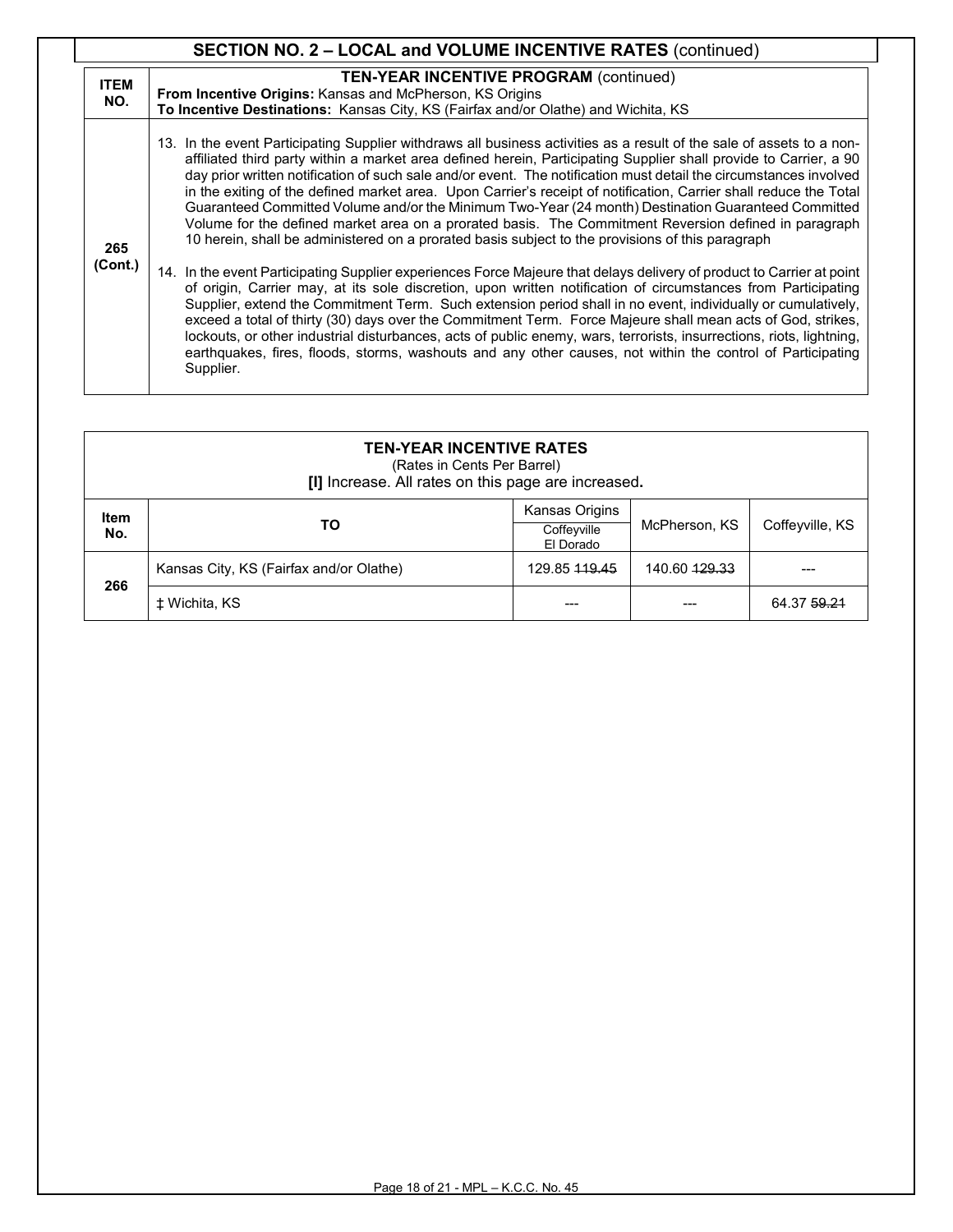# **SECTION NO. 2 – LOCAL and VOLUME INCENTIVE RATES** (continued)

| <b>ITEM</b><br>NO. | TEN-YEAR TIER INCENTIVE PROGRAM<br>From Kansas and McPherson, KS Origins<br>To Kansas City (Santa Fe), KS                                                                                                                                                                                                                                                                                                                                                                                                                                                                                                                                                                                                                                                                                                                                                                                                                                                                                                                                                                                                                                                                                                                                                                                                                                                                                                                                                                                                                                                                                                                                                                |                                                                                                                                                                                                                                                                                                                                                                                                                                                                                                                                                                                                                                                                                                                                  |   |                                           |                                                                           |  |
|--------------------|--------------------------------------------------------------------------------------------------------------------------------------------------------------------------------------------------------------------------------------------------------------------------------------------------------------------------------------------------------------------------------------------------------------------------------------------------------------------------------------------------------------------------------------------------------------------------------------------------------------------------------------------------------------------------------------------------------------------------------------------------------------------------------------------------------------------------------------------------------------------------------------------------------------------------------------------------------------------------------------------------------------------------------------------------------------------------------------------------------------------------------------------------------------------------------------------------------------------------------------------------------------------------------------------------------------------------------------------------------------------------------------------------------------------------------------------------------------------------------------------------------------------------------------------------------------------------------------------------------------------------------------------------------------------------|----------------------------------------------------------------------------------------------------------------------------------------------------------------------------------------------------------------------------------------------------------------------------------------------------------------------------------------------------------------------------------------------------------------------------------------------------------------------------------------------------------------------------------------------------------------------------------------------------------------------------------------------------------------------------------------------------------------------------------|---|-------------------------------------------|---------------------------------------------------------------------------|--|
|                    | Rates corresponding to this Item (Item 291: First Tier Incentive Rates and Item 292: Second Tier Incentive<br>1.<br>Rates herein) apply to deliveries of Petroleum Products to the Incentive Destinations from any Incentive Rate<br>Origin or Origin Group as defined in Items 291 and 292 herein. The Incentive Destinations under this Item shall<br>be defined as any of Carrier's destinations identified in Paragraph 3 of this Item.<br>Shippers desiring to avail themselves of the Incentive Rates, as set forth herein must satisfy all of the following<br>provisions.<br>Shippers must enter into a prior written commitment with Carrier.<br>The Commitment Term shall be one-hundred twenty (120) months, but not longer than the<br>$\bullet$<br>effectiveness of this Item or any successive issues, reissues and amendments thereto.<br>The Effective Date of this commitment will be on the first day of the first calendar month following<br>$\bullet$<br>receipt by Carrier of the executed written commitment.<br>The Total Guaranteed Committed Volume shall be greater than or equal to the amounts specified in<br>$\bullet$<br>Paragraph 3 of this Item.<br>2.<br>In addition to the terms and conditions contained in this Item, all applicable rules and regulations contained<br>within this tariff also apply.<br>3. The Total Guaranteed Committed Volume under this Item shall be greater than or equal to 45,500,000<br>barrels over the one-hundred twenty (120) month Commitment Term. The Total Guaranteed Committed Volume<br>shall be comprised of all the barrels delivered by Carrier for Shipper to the following destinations: |                                                                                                                                                                                                                                                                                                                                                                                                                                                                                                                                                                                                                                                                                                                                  |   |                                           |                                                                           |  |
|                    |                                                                                                                                                                                                                                                                                                                                                                                                                                                                                                                                                                                                                                                                                                                                                                                                                                                                                                                                                                                                                                                                                                                                                                                                                                                                                                                                                                                                                                                                                                                                                                                                                                                                          |                                                                                                                                                                                                                                                                                                                                                                                                                                                                                                                                                                                                                                                                                                                                  |   |                                           |                                                                           |  |
|                    |                                                                                                                                                                                                                                                                                                                                                                                                                                                                                                                                                                                                                                                                                                                                                                                                                                                                                                                                                                                                                                                                                                                                                                                                                                                                                                                                                                                                                                                                                                                                                                                                                                                                          | <b>Destination</b>                                                                                                                                                                                                                                                                                                                                                                                                                                                                                                                                                                                                                                                                                                               |   |                                           | <b>Total Destination Guaranteed Committed</b><br><b>Volume (barrels)</b>  |  |
|                    |                                                                                                                                                                                                                                                                                                                                                                                                                                                                                                                                                                                                                                                                                                                                                                                                                                                                                                                                                                                                                                                                                                                                                                                                                                                                                                                                                                                                                                                                                                                                                                                                                                                                          | ‡ Kansas City (Santa Fe), KS                                                                                                                                                                                                                                                                                                                                                                                                                                                                                                                                                                                                                                                                                                     |   |                                           | 14,000,000                                                                |  |
|                    |                                                                                                                                                                                                                                                                                                                                                                                                                                                                                                                                                                                                                                                                                                                                                                                                                                                                                                                                                                                                                                                                                                                                                                                                                                                                                                                                                                                                                                                                                                                                                                                                                                                                          |                                                                                                                                                                                                                                                                                                                                                                                                                                                                                                                                                                                                                                                                                                                                  |   | supplements thereto and reissues thereof. | Reference destinations in Item 180 of F.E.R.C. No. [W] 170.38.0 470.37.0, |  |
| 290                |                                                                                                                                                                                                                                                                                                                                                                                                                                                                                                                                                                                                                                                                                                                                                                                                                                                                                                                                                                                                                                                                                                                                                                                                                                                                                                                                                                                                                                                                                                                                                                                                                                                                          | Des Moines, IA                                                                                                                                                                                                                                                                                                                                                                                                                                                                                                                                                                                                                                                                                                                   |   |                                           | 7,000,000                                                                 |  |
|                    |                                                                                                                                                                                                                                                                                                                                                                                                                                                                                                                                                                                                                                                                                                                                                                                                                                                                                                                                                                                                                                                                                                                                                                                                                                                                                                                                                                                                                                                                                                                                                                                                                                                                          | ‡ Lincoln (BN), NE                                                                                                                                                                                                                                                                                                                                                                                                                                                                                                                                                                                                                                                                                                               |   |                                           | 20,000,000                                                                |  |
|                    | 4.                                                                                                                                                                                                                                                                                                                                                                                                                                                                                                                                                                                                                                                                                                                                                                                                                                                                                                                                                                                                                                                                                                                                                                                                                                                                                                                                                                                                                                                                                                                                                                                                                                                                       | The Incentive Rate will only be applied to volumes delivered at the Incentive Destinations which were<br>delivered by Carrier for the Shipper during the Commitment Term from any Incentive Rate Origin or Origin Group<br>set out in Items 291 and 292 herein.<br><b>Tier Rate Threshold</b><br><b>Incentive Rate</b>                                                                                                                                                                                                                                                                                                                                                                                                           |   |                                           |                                                                           |  |
|                    |                                                                                                                                                                                                                                                                                                                                                                                                                                                                                                                                                                                                                                                                                                                                                                                                                                                                                                                                                                                                                                                                                                                                                                                                                                                                                                                                                                                                                                                                                                                                                                                                                                                                          | First Tier Incentive Rate:                                                                                                                                                                                                                                                                                                                                                                                                                                                                                                                                                                                                                                                                                                       |   | $0 - 45,500,000$ barrels                  | Rates as listed in Item 291                                               |  |
|                    |                                                                                                                                                                                                                                                                                                                                                                                                                                                                                                                                                                                                                                                                                                                                                                                                                                                                                                                                                                                                                                                                                                                                                                                                                                                                                                                                                                                                                                                                                                                                                                                                                                                                          | Second Tier Incentive Rate:                                                                                                                                                                                                                                                                                                                                                                                                                                                                                                                                                                                                                                                                                                      | > | 45,500,000 barrels                        | Rates as listed in Item 292                                               |  |
|                    | 5.<br>6.                                                                                                                                                                                                                                                                                                                                                                                                                                                                                                                                                                                                                                                                                                                                                                                                                                                                                                                                                                                                                                                                                                                                                                                                                                                                                                                                                                                                                                                                                                                                                                                                                                                                 | All volumes to which a Participating Shipper holds title, in its name, at the time of delivery at the Incentive<br>Destination defined in Paragraph 3 hereinabove, will apply toward the Tier Rate Threshold, Total<br>Guaranteed Committed Volume and Total Destination Guaranteed Committed Volume obligation during<br>the Commitment Term. Title transfer of eligible barrels from another Shipper or Shippers to Participating<br>Shipper must occur prior to time of delivery at the Incentive Destination.<br>Volumes moved under any other Item of this Tariff will not apply towards the Tier Rate Threshold, Total<br>Guaranteed Committed Volume and the Total Destination Guaranteed Committed Volume required under |   |                                           |                                                                           |  |
|                    | this Item. However, volumes moved under the corresponding Volume Incentive Program in Item 180 of<br>F.E.R.C. No. [W] 170.38.0 470.37.0, supplements thereto and reissues thereof, may apply towards the Tier<br>Rate Threshold, Total Guaranteed Committed Volume and the Total Destination Guaranteed Committed in<br>this Item. Similarly, volumes moved under this Item may apply towards the Tier Rate Threshold, Total<br>Guaranteed Committed Volume and the Total Destination Guaranteed Committed Volume in the<br>corresponding Volume Incentive Program in the interstate (F.E.R.C.) tariff publication listed hereinabove.                                                                                                                                                                                                                                                                                                                                                                                                                                                                                                                                                                                                                                                                                                                                                                                                                                                                                                                                                                                                                                   |                                                                                                                                                                                                                                                                                                                                                                                                                                                                                                                                                                                                                                                                                                                                  |   |                                           |                                                                           |  |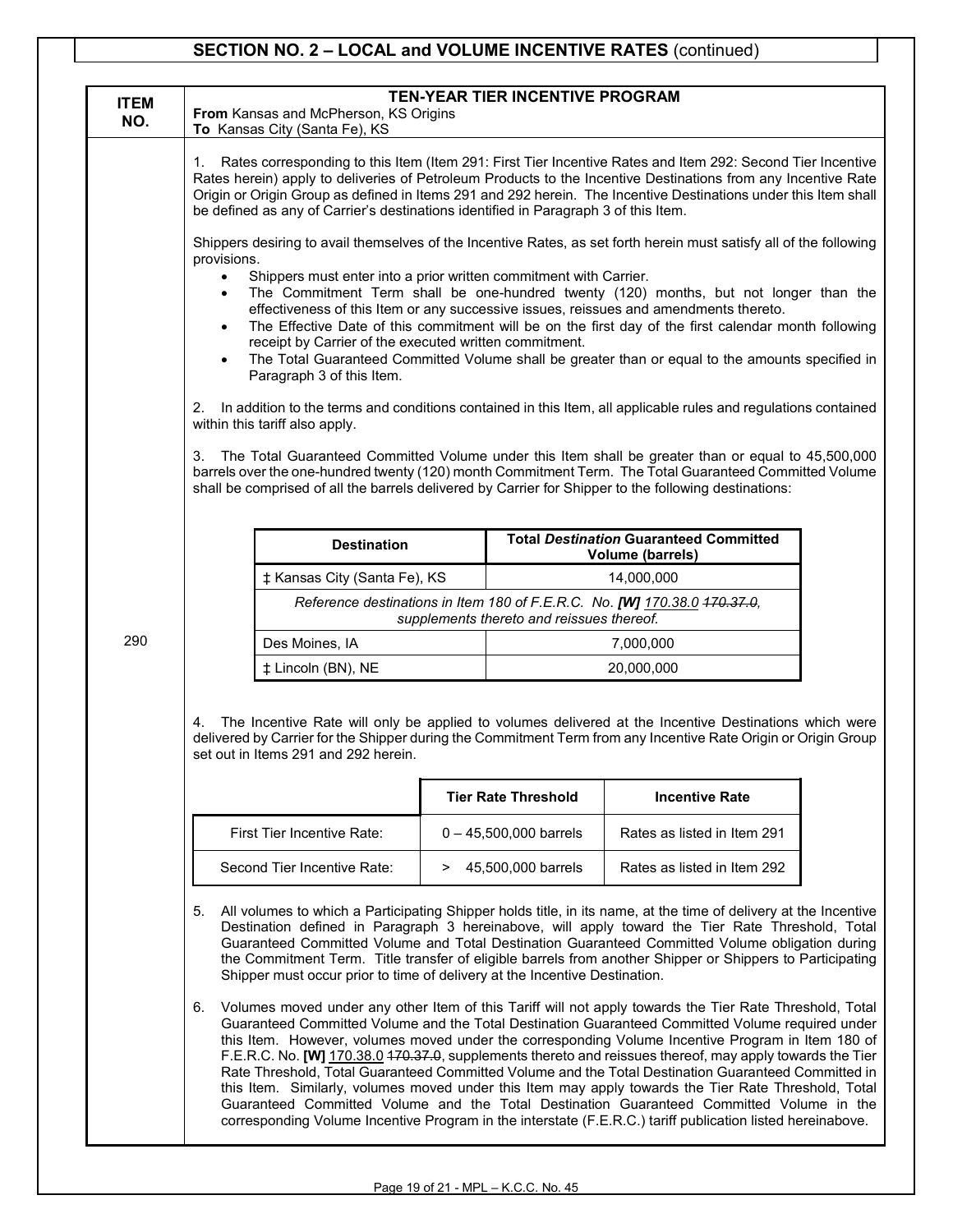|                    | <b>SECTION NO. 2 - LOCAL and VOLUME INCENTIVE RATES (continued)</b>                                                                                                                                                                                                                                                                                                                                                                                                                                                                                                                                                                                                                                                                                                                                                                          |
|--------------------|----------------------------------------------------------------------------------------------------------------------------------------------------------------------------------------------------------------------------------------------------------------------------------------------------------------------------------------------------------------------------------------------------------------------------------------------------------------------------------------------------------------------------------------------------------------------------------------------------------------------------------------------------------------------------------------------------------------------------------------------------------------------------------------------------------------------------------------------|
| <b>ITEM</b><br>NO. | <b>TEN-YEAR TIER INCENTIVE PROGRAM (continued)</b><br>From Kansas and McPherson, KS Origins<br>To Kansas City (Santa Fe), KS                                                                                                                                                                                                                                                                                                                                                                                                                                                                                                                                                                                                                                                                                                                 |
|                    | 7. Any volumes delivered by Carrier for Shipper under this Item shall not be eligible for any other Item of this<br>Tariff.                                                                                                                                                                                                                                                                                                                                                                                                                                                                                                                                                                                                                                                                                                                  |
|                    | Carrier will invoice the Shipper at the time of shipment and at rates set out in Item 200 of this tariff. After<br>8.<br>the end of each month, Carrier will calculate the difference between the rate invoiced and the applicable<br>Incentive Rate for volumes delivered during the previous month at the Incentive Destination for the Shipper from<br>all eligible Incentive Rate Origins or Origin Groups, and will issue a payment to Shipper. Shipper will bear all<br>other applicable charges contained within this tariff.                                                                                                                                                                                                                                                                                                         |
|                    | 9. Carrier may increase the rates set out in Item 291 and Item 292 if the corresponding base rate in Item 200<br>of this tariff, is increased. The increase will be limited to the same percentage as the corresponding base rate<br>increase. However, if Carrier elects not to take an allowed increase in a given year, then it may take the<br>cumulative increase from the previous increase set forth in this Paragraph in subsequent Contract Years.                                                                                                                                                                                                                                                                                                                                                                                  |
|                    | 10. If required, the Shipper shall furnish security in a form satisfactory to Carrier and adequate and sufficient to<br>guarantee any payments, which may come due under this commitment.                                                                                                                                                                                                                                                                                                                                                                                                                                                                                                                                                                                                                                                    |
|                    | 11. At the end of the Commitment Term, if the Shipper did not meet the Total Destination Guaranteed<br>Committed Volume at one or more Destinations, the Shipper will pay a Destination Commitment Reversion<br>equal to the difference between the Total Destination Guaranteed Committed Volume for each Destination<br>requirement and the actual volume delivered to that Destination during the Commitment Term multiplied by the<br>weighted average First Tier Incentive Rate in effect on the last day of the term to the respective Destination.                                                                                                                                                                                                                                                                                    |
| 290<br>(cont'd)    | In addition, if the Shipper did not meet the Total Guaranteed Committed Volume during the Commitment Term,<br>the Shipper will pay a Commitment Reversion equal to the difference between the Total Guaranteed Committed<br>Volume and the actual volume delivered during the Commitment Term less any volume for which a Destination<br>Commitment Reversion has already been paid for the respective Destinations during the Commitment Term,<br>multiplied by the volume weighted average First Tier Incentive Rate in effect on the last day of the term.                                                                                                                                                                                                                                                                                |
|                    | 12. If a Shipper fails to meet the Total Guaranteed Committed Volume and/or the Destination Guaranteed<br>Commitment Volume, and that failure is the direct result of the Carrier's inability to provide service, the Total<br>Guaranteed Committed Volume and/or the Total Destination Guaranteed Committed Volume shall be reduced<br>prorata on a day for day basis for each day that the Carrier was unable to provide service. The Supplier must<br>assert its claim of Carrier's failure to provide service in writing to Carrier within the first ten (10) days of the<br>month following the event of Carrier's failure to provide service. The Supplier will bear the burden of proof in<br>showing that Carrier's failure to provide service did, in fact, result in the Supplier's failure to meet its commitment<br>obligations. |
|                    | 13. Carrier shall not be obligated during any one calendar month to deliver more than one hundred twenty-five<br>percent (125%) of the prorated monthly Total Destination Guaranteed Committed Volume, or the prorated<br>monthly Total Guaranteed Committed Volume less the prorated monthly Total Destination Guaranteed<br>Committed Volumes, based on volumes set out in Paragraph 3 above.                                                                                                                                                                                                                                                                                                                                                                                                                                              |
|                    | 14. In the event Shipper experiences Force Majeure that delays delivery of product to Carrier at point of origin.<br>Carrier may, at its sole discretion, upon written notification of circumstances from Shipper, extend the<br>Commitment Term. Such extension period shall in no event, individually or cumulatively, exceed a total of thirty<br>(30) days over the Commitment Term. Force Majeure shall mean acts of God, strikes, lockouts, or other<br>industrial disturbances, acts of public enemy, wars, insurrections, riots, lightning, earthquakes, fires, floods,<br>storms, washouts and any other causes, not within the control of Shipper.                                                                                                                                                                                 |